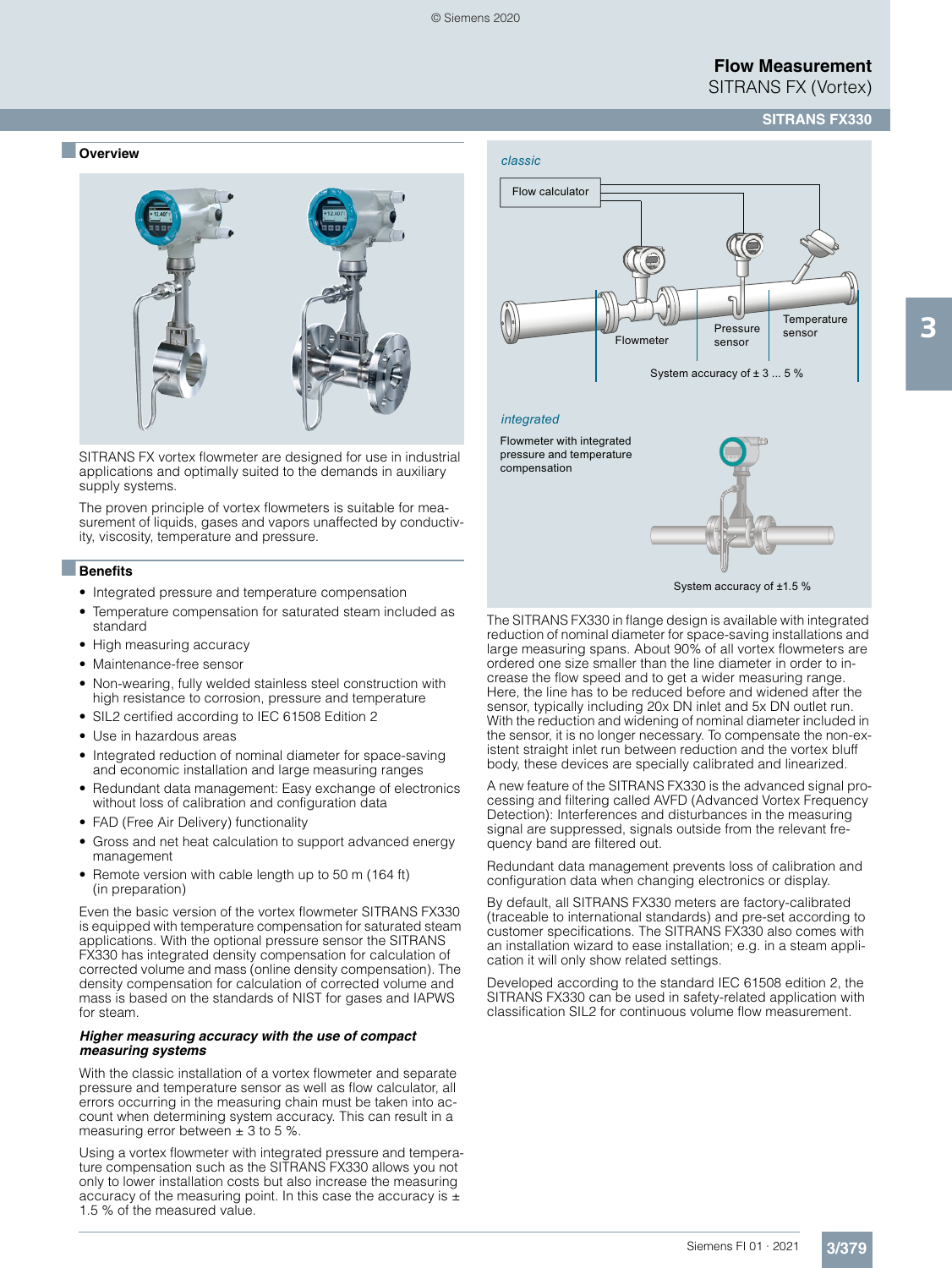SITRANS FX (Vortex)

#### **SITRANS FX330**

#### ■**Application**

- Measurement of saturated steam and superheated steam
- Steam boiler monitoring
- Heat metering of steam and hot water
- Measurement of consumption of industrial gases
- Measurement of consumption in compressed air systems
- Monitoring of compressor output
- Evaluation of Free Air Delivery (FAD)
- SIP and CIP processes in the food, beverage and pharmaceutical industries
- Measuring of conductive and non-conductive liquids
- Safety-related measurement in SIL applications (SIL2)

#### *Gross and net heat quantity calculation*

The SITRANS FX330 was designed for applications in auxiliary and supply service lines, such as internal monitoring of energy flows for saturated and superheated steam or hot water. Equipped with temperature sensor as standard, the device can be installed as heat meter in the feed line directly connected with an external temperature sensor in the return line. The gross and net heat calculation can be fed into a DCS to support advanced energy management.

When it comes to energy, the most accurate measurement of consumption is essential. By combining flow, temperature and pressure measurements in one device, SITRANS FX330 provides the basis for a precise mass flow calculation.

In steam applications, the software even determines the enthalpy - the heat content - of the steam. Therefore, SITRANS FX330 is able to calculate the gross heat quantity.

In case net heat quantity consumption of process is asked for, a single temperature sensor can be added to the return line. SITRANS FX330 uses the readings to calculate the amount of heat consumed.

The SITRANS FX330 thereby proves itself to be a reliable partner.





#### ■**Function**

Vortex flowmeters are used to measure the flow of gases, vapors and liquids in completely filled pipes. The measuring principle is based on the principle of the Karman vortex street. Inside the measuring sensor vortices are shed from a bluff body and are detected by a sensor located behind. The frequency **f** of the vortex shedding is proportional to the flow velocity **v**.

The nondimensional Strouhal number **S** describes the relationshipbetween vortex frequency **f,** width **b** of the bluff body and the mean flow velocity **v**:

#### **f = (S . v) / b**

The vortex frequency is recorded at the sensor and evaluated at the converter.



Functional principle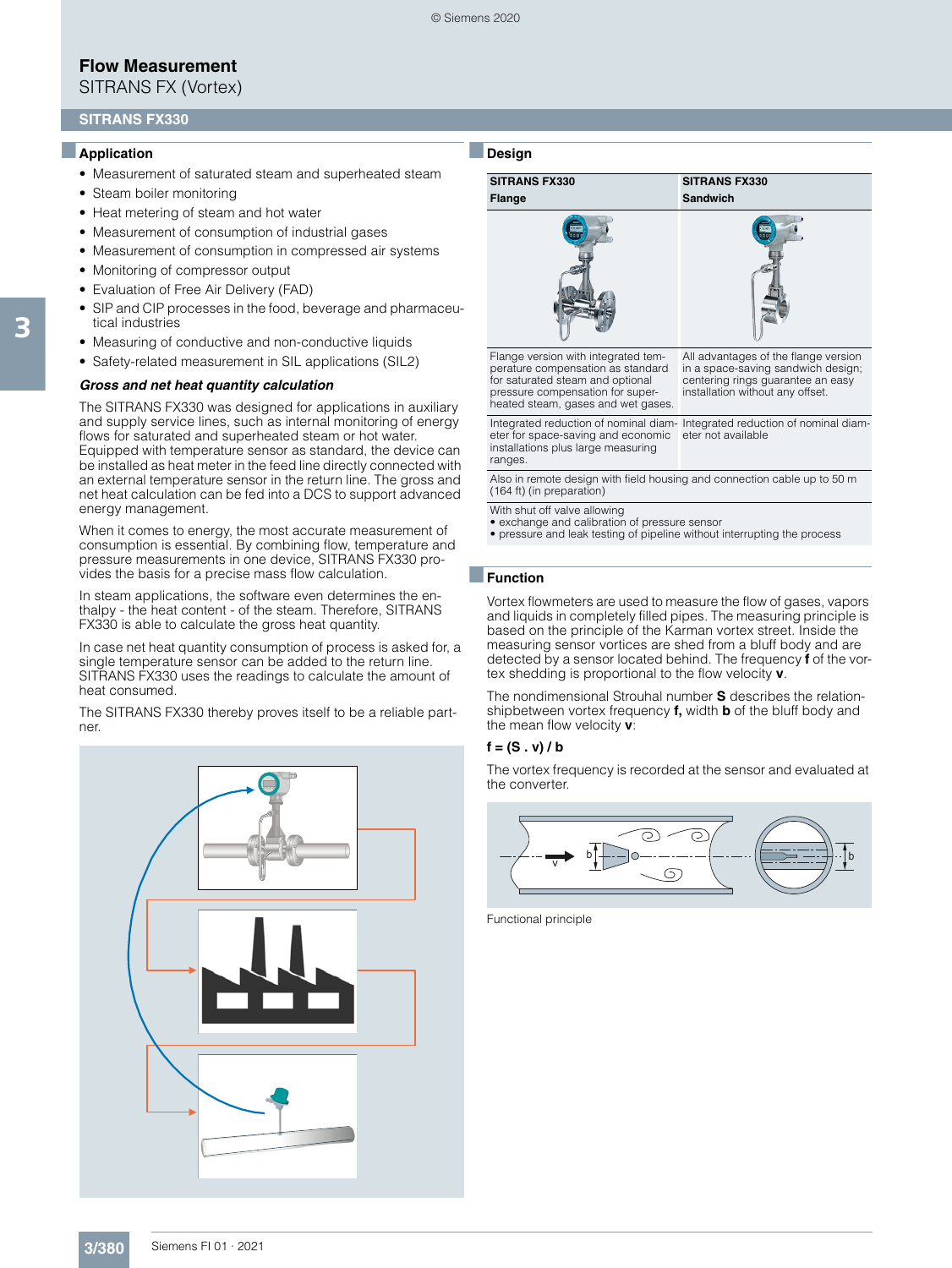SITRANS FX (Vortex)

**SITRANS FX330**

## ■**Configuration**

|                    | SITRANS FX330 Flanged (7ME2610-) |                             |                              |                            |                            |                            |                                                                                                    |           |                                                             |                          |
|--------------------|----------------------------------|-----------------------------|------------------------------|----------------------------|----------------------------|----------------------------|----------------------------------------------------------------------------------------------------|-----------|-------------------------------------------------------------|--------------------------|
| <b>Sensor size</b> | Connection EN 1092-1,<br>size    | <b>PN 10</b>                | EN 1092-1,<br><b>PN 16</b>   | EN 1092-1,<br><b>PN 25</b> | EN 1092-1,<br><b>PN 40</b> | EN 1092-1,<br><b>PN 63</b> | Form B1/B2, Form B1/B2, Form B1/B2, Form B1/B2, Form B1/B2, Form B1/B2, class 150<br><b>PN 100</b> |           | EN 1092-1, ANSI B16.5, ANSI B16.5, ANSI B16.5,<br>class 300 | class 600                |
| <b>DN15</b>        | <b>DN 15</b>                     | $\overline{\phantom{a}}$    | $\frac{1}{2}$                | $\overline{a}$             | $\bullet$                  | $\overline{a}$             | $\bullet$                                                                                          | $\bullet$ | $\bullet$                                                   | $\bullet$                |
|                    | <b>DN 25</b>                     | $\overline{\phantom{a}}$    | $\overline{\phantom{a}}$     | $\overline{\phantom{a}}$   | $\bullet$                  | $\overline{\phantom{a}}$   | $\bullet$                                                                                          | $\bullet$ | $\bullet$                                                   | $\bullet$                |
|                    | <b>DN 40</b>                     | $\mathbb{L}$                | L,                           |                            | $\bullet$                  | $\overline{a}$             | $\bullet$                                                                                          | $\bullet$ | $\bullet$                                                   | $\bullet$                |
| <b>DN 25</b>       | <b>DN 25</b>                     | $\overline{\phantom{a}}$    | $\qquad \qquad \blacksquare$ | $\overline{\phantom{a}}$   | $\bullet$                  | $\overline{\phantom{a}}$   | $\bullet$                                                                                          | $\bullet$ | $\bullet$                                                   | $\bullet$                |
|                    | <b>DN 40</b>                     | $\mathcal{L}_{\mathcal{A}}$ | L,                           | $\overline{a}$             | $\bullet$                  | $\overline{a}$             | $\bullet$                                                                                          | $\bullet$ | $\bullet$                                                   | $\bullet$                |
|                    | <b>DN 50</b>                     | $\overline{\phantom{a}}$    | $\bullet$                    | $\overline{\phantom{a}}$   | $\bullet$                  | $\bullet$                  | $\bullet$                                                                                          | $\bullet$ | $\bullet$                                                   | $\bullet$                |
| <b>DN 40</b>       | <b>DN 40</b>                     | $\mathcal{L}_{\mathcal{A}}$ | Ĭ.                           | $\overline{\phantom{a}}$   | $\bullet$                  | $\overline{\phantom{a}}$   | $\bullet$                                                                                          | $\bullet$ | $\bullet$                                                   | $\bullet$                |
|                    | <b>DN 50</b>                     | $\overline{\phantom{a}}$    | $\bullet$                    | $\overline{\phantom{a}}$   | $\bullet$                  | $\bullet$                  | $\bullet$                                                                                          | $\bullet$ | $\bullet$                                                   | $\bullet$                |
|                    | <b>DN 80</b>                     | $\overline{\phantom{a}}$    | $\bullet$                    | $\overline{a}$             | $\bullet$                  | $\bullet$                  | $\bullet$                                                                                          | $\bullet$ | $\bullet$                                                   | $\bullet$                |
| <b>DN 50</b>       | <b>DN 50</b>                     | $\overline{\phantom{a}}$    | $\bullet$                    | $\overline{\phantom{a}}$   | $\bullet$                  | $\bullet$                  | $\bullet$                                                                                          | $\bullet$ | $\bullet$                                                   | $\bullet$                |
|                    | <b>DN 80</b>                     | $\overline{\phantom{a}}$    | $\bullet$                    | $\overline{a}$             | $\bullet$                  | $\bullet$                  | $\bullet$                                                                                          | $\bullet$ | $\bullet$                                                   | $\bullet$                |
|                    | <b>DN 100</b>                    | $\mathbb{L}$                | $\bullet$                    | $\overline{a}$             | $\bullet$                  | $\bullet$                  | $\bullet$                                                                                          | $\bullet$ | $\bullet$                                                   | $\bullet$                |
| <b>DN 80</b>       | <b>DN 80</b>                     | ÷,                          | $\bullet$                    | $\overline{\phantom{a}}$   | $\bullet$                  | $\bullet$                  | $\bullet$                                                                                          | $\bullet$ | $\bullet$                                                   | $\bullet$                |
|                    | <b>DN 100</b>                    | $\overline{\phantom{a}}$    | $\bullet$                    | $\overline{\phantom{a}}$   | $\bullet$                  | $\bullet$                  | $\bullet$                                                                                          | $\bullet$ | $\bullet$                                                   | $\bullet$                |
|                    | <b>DN 150</b>                    | $\Box$                      | $\bullet$                    | $\overline{\phantom{a}}$   | $\bullet$                  | $\bullet$                  | $\bullet$                                                                                          | $\bullet$ | $\bullet$                                                   | $\bullet$                |
| <b>DN 100</b>      | <b>DN 100</b>                    | $\mathbb{L}$                | $\bullet$                    | $\overline{\phantom{a}}$   | $\bullet$                  | $\bullet$                  | $\bullet$                                                                                          | $\bullet$ | $\bullet$                                                   | $\bullet$                |
|                    | <b>DN 150</b>                    | $\mathbb{Z}^2$              | $\bullet$                    | $\overline{\phantom{a}}$   | $\bullet$                  | $\bullet$                  | $\bullet$                                                                                          | $\bullet$ | $\bullet$                                                   | $\bullet$                |
|                    | <b>DN 200</b>                    | $\bullet$                   | $\bullet$                    | $\bullet$                  | $\bullet$                  | $\overline{\phantom{a}}$   | $\overline{a}$                                                                                     | $\bullet$ | $\bullet$                                                   | $\overline{a}$           |
| DN 150             | <b>DN 150</b>                    | $\overline{\phantom{a}}$    | $\bullet$                    | $\overline{\phantom{m}}$   | $\bullet$                  | $\bullet$                  | $\bullet$                                                                                          | $\bullet$ | $\bullet$                                                   | $\bullet$                |
|                    | <b>DN 200</b>                    | $\bullet$                   | $\bullet$                    | $\bullet$                  | $\bullet$                  | $\overline{a}$             | $\overline{a}$                                                                                     | $\bullet$ | $\bullet$                                                   | $\overline{a}$           |
|                    | <b>DN 250</b>                    | $\bullet$                   | $\bullet$                    | $\bullet$                  | $\bullet$                  | $\overline{\phantom{a}}$   | $\overline{\phantom{a}}$                                                                           | $\bullet$ | $\bullet$                                                   | $\overline{\phantom{a}}$ |
| <b>DN 200</b>      | <b>DN 200</b>                    | $\bullet$                   | $\bullet$                    | $\bullet$                  | $\bullet$                  | $\overline{a}$             | ÷,                                                                                                 | $\bullet$ | $\bullet$                                                   | $\overline{a}$           |
|                    | <b>DN 250</b>                    | $\bullet$                   | $\bullet$                    | $\bullet$                  | $\bullet$                  | $\overline{\phantom{a}}$   | $\overline{\phantom{a}}$                                                                           | $\bullet$ | $\bullet$                                                   | ٠                        |
|                    | <b>DN 300</b>                    | $\bullet$                   | $\bullet$                    | $\bullet$                  | $\bullet$                  | $\overline{a}$             | $\overline{\phantom{a}}$                                                                           | $\bullet$ |                                                             | $\overline{\phantom{a}}$ |
| <b>DN 250</b>      | <b>DN 250</b>                    | $\bullet$                   | $\bullet$                    | $\bullet$                  | $\bullet$                  | $\overline{\phantom{a}}$   | $\overline{\phantom{a}}$                                                                           | $\bullet$ | $\bullet$                                                   | $\overline{\phantom{a}}$ |
|                    | <b>DN 300</b>                    | $\bullet$                   | $\bullet$                    | $\bullet$                  | $\bullet$                  | $\overline{\phantom{a}}$   | $\overline{\phantom{a}}$                                                                           | $\bullet$ | $\bullet$                                                   |                          |
|                    |                                  |                             |                              |                            |                            |                            |                                                                                                    |           |                                                             |                          |

DN 300 DN 300 • • • • - - • • -

*Available combinations of sensors and connection size for SITRANS FX330 in flanged design are shown in the table below.*

• available

- not available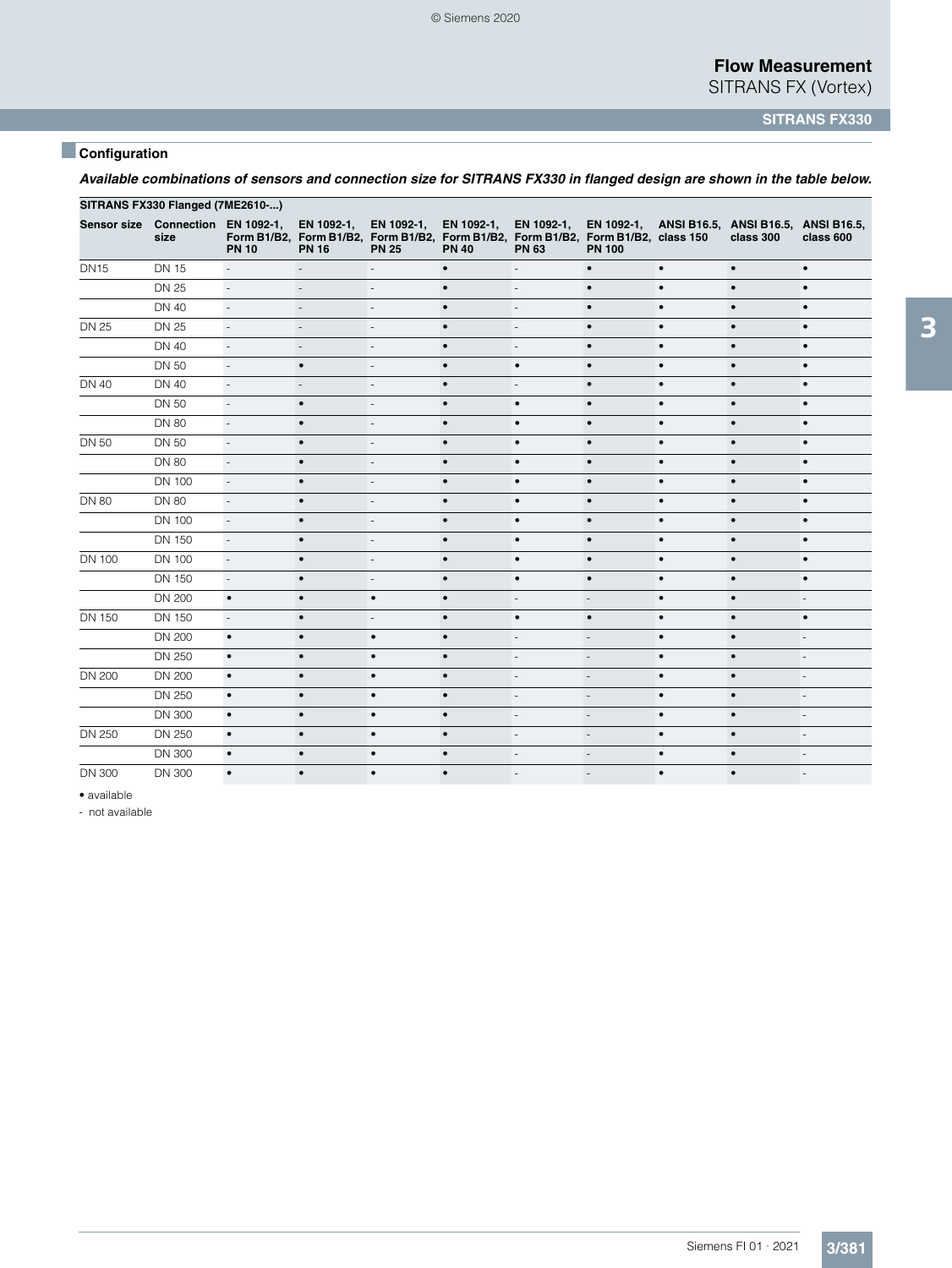SITRANS FX (Vortex)

## **SITRANS FX330**

## ■**Technical specifications**

| Range of application                                                                                                                               | Flow measurement of liquids, gases<br>and vapors                                                                          |                                         |  |  |  |
|----------------------------------------------------------------------------------------------------------------------------------------------------|---------------------------------------------------------------------------------------------------------------------------|-----------------------------------------|--|--|--|
| Mode of operation                                                                                                                                  |                                                                                                                           |                                         |  |  |  |
| Measuring principle                                                                                                                                | Karman vortex street                                                                                                      |                                         |  |  |  |
| Primary measured value                                                                                                                             | • Volume flow<br>• Mass flow<br>• Corrected volume flow<br>• Density<br>• Temperature<br>• Pressure<br>• Heat energy      |                                         |  |  |  |
| Design                                                                                                                                             |                                                                                                                           |                                         |  |  |  |
| Transmitter<br>• Compact and remote version                                                                                                        | Cable length up to 50 m (164 ft)<br>(in preparation)                                                                      |                                         |  |  |  |
| Sensor<br>• Integrated temperature measure-<br>ment                                                                                                | Flange version                                                                                                            | Sandwich version                        |  |  |  |
| • Reduction of nominal diameter<br>• Pressure and temperature compen-<br>sation                                                                    |                                                                                                                           |                                         |  |  |  |
| • Isolation valve<br>· Dual measuring device                                                                                                       |                                                                                                                           |                                         |  |  |  |
| <b>Display</b>                                                                                                                                     | control keys                                                                                                              | 4-line graphical display (backlit) with |  |  |  |
| Operation                                                                                                                                          | · Via local display (languages:<br>German, English, French)                                                               |                                         |  |  |  |
|                                                                                                                                                    | • Via SIMATIC PDM                                                                                                         |                                         |  |  |  |
| <b>Accuracy</b>                                                                                                                                    |                                                                                                                           |                                         |  |  |  |
| Volume flow<br>• Liquids<br>$-$ Re $\geq 20000$<br>$-10000 <$ Re $<$ 20000<br>• Gases and vapors<br>$-$ Re $\geq 20000$<br>$-10000 <$ Re $<$ 20000 | ± 0.75 % of measured value<br>$\pm$ 2.0 % of measured value<br>$\pm$ 1.0 % of measured value<br>± 2.0 % of measured value |                                         |  |  |  |
| Mass flow/Corrected volume flow<br>• Gases and vapors<br>$-$ Re $\geq 20000$<br>$-10000 <$ Re $<$ 20000                                            | $\pm$ 1.5 % of measured value<br>± 2.5 % of measured value                                                                |                                         |  |  |  |
| Mass flow<br>• Liquid/water<br>$-$ Re $\geq 20000$<br>$-10000 < Re < 20000$<br>Repeatability (Volume flow)                                         | $±$ 1.5 % of measured value<br>$\pm$ 2.5 % of measured value<br>$\pm$ 0.1 % of measured value                             |                                         |  |  |  |
| <b>Operating conditions</b>                                                                                                                        |                                                                                                                           |                                         |  |  |  |
| Temperature ratings<br>• Medium<br>• Ambient<br>- Non-Ex                                                                                           | $-40$ $+240$ °C ( $-40$ $+465$ °F)<br>$-40+85$ °C ( $-40+185$ °F)                                                         |                                         |  |  |  |
| - Ex<br>• Storage                                                                                                                                  | $-40 +65$ °C ( $-40 +140$ °F)<br>$-50+85$ °C ( $-58+185$ °F)                                                              |                                         |  |  |  |
| Pressure ratings                                                                                                                                   | sure rates on request                                                                                                     | Max. 100 bar (1450 psi), higher pres-   |  |  |  |
| Max. allowable test pressure<br>• With integrated pressure sensor and 1.5 x PN<br>isolation valve (closed)                                         |                                                                                                                           |                                         |  |  |  |
| • With integrated pressure sensor and<br>without isolation valve                                                                                   | sure sensor                                                                                                               | 2 times the measuring range of pres-    |  |  |  |
| Process medium<br>• Density<br>• Viscosity<br>• Reynold's number                                                                                   | $< 10$ cP<br>>10000                                                                                                       | Taken into consideration when sizing    |  |  |  |
| Recommended flow velocities<br>$\bullet$ Liquids<br>• Gases and vapors<br>DN 15:<br>DN 25:                                                         | 0.3  7 m/s (0.98  23 ft/s)<br>2.0  80 m/s (6.6  262.5 ft/s)<br>3.0  45 m/s (9.8  148 ft/s)<br>2.0  70 m/s (6.6  230 ft/s) |                                         |  |  |  |

|                                                                                                                                        | For detailed information see operat-<br>ing instructions "Intended use"                                 |
|----------------------------------------------------------------------------------------------------------------------------------------|---------------------------------------------------------------------------------------------------------|
| <b>Installation conditions</b>                                                                                                         |                                                                                                         |
| Inlet run<br>• For undisturbed flow profile, after<br>pipe section with reducer, after 1 x                                             | $\geq$ 15 x DN                                                                                          |
| 90° pipe bend<br>• After 2 x 90 $^{\circ}$ pipe bend<br>• After $2 \times 90^\circ$ three-dimensional pipe $\geq 40 \times DN$<br>bend | ≥ 30 x DN                                                                                               |
| • After control valves<br>• Before flow conditioner<br>• After flow conditioner                                                        | ≥ 50 x DN<br>≥2 x DN<br>$\geq 8 \times DN$                                                              |
| Outlet run                                                                                                                             | ≥5 x DN                                                                                                 |
| Material                                                                                                                               |                                                                                                         |
| Sensor and process connections<br>$\bullet$ Standard<br>• Option                                                                       | 1.4404/316L<br>Hastelloy C22 on request                                                                 |
| Transmitter housing<br>• Standard                                                                                                      | Aluminum<br>Aluminum die-cast, two-layer coating<br>(epoxy/polyester)                                   |
| • Option                                                                                                                               | Die-cast aluminum with finish for<br>advanced requirements                                              |
| Pressure sensor gasket<br>• Standard<br>• Option                                                                                       | <b>FPM</b><br><b>FFKM</b>                                                                               |
| Sensor gasket (Pick-up)<br>• Standard<br>• Option                                                                                      | 1.4535/316L<br>Hastelloy C276                                                                           |
| <b>Process connections</b>                                                                                                             |                                                                                                         |
| DIN EN 1092-1                                                                                                                          | DN 15  DN 300/PN 16  PN 100                                                                             |
| <b>ANSI B16.5</b>                                                                                                                      | 1/ <sub>2</sub> "  12"/150  600 lb                                                                      |
|                                                                                                                                        | For valid combinations of connection<br>size and pressure rating see table in<br>section Configuration  |
| <b>Enclosure rating</b>                                                                                                                |                                                                                                         |
| Standard                                                                                                                               | Compact and remote version:<br>IP66/IP67                                                                |
| Option                                                                                                                                 | Remote version: IP66/IP68 for sensor                                                                    |
| Power supply                                                                                                                           |                                                                                                         |
| Non-Ex version                                                                                                                         | 14  36 V DC                                                                                             |
| Ex version                                                                                                                             | 14  30 V DC                                                                                             |
| <b>Inputs/Outputs</b>                                                                                                                  |                                                                                                         |
| Current output                                                                                                                         | 4  20 mA, HART                                                                                          |
| Binary output                                                                                                                          | Pulse/Frequency/Status/Limit switch                                                                     |
| Current input                                                                                                                          | 4  20 mA, passive                                                                                       |
| Communication                                                                                                                          | <b>HART 7</b>                                                                                           |
| Calibration                                                                                                                            |                                                                                                         |
| Standard calibration                                                                                                                   | 3-point calibration:<br>$3 \times 15$ %, $3 \times 50$ %, $3 \times 80$ %                               |
| Special calibration                                                                                                                    | 5-point calibration:<br>$3 \times 15$ %, $3 \times 30$ %, $3 \times 50$ %, $3 \times 60$<br>%, 3 x 80 % |
| <b>Certificates and approvals</b>                                                                                                      |                                                                                                         |
| Ex approvals                                                                                                                           | ATEX, QPS, IECEx                                                                                        |
| CE declaration of conformity                                                                                                           | PED 2014/68/EU EMC 2014/30/EU                                                                           |
| Safety integration level (SIL)                                                                                                         | SIL2 according to IEC 61508                                                                             |

**3/382** Siemens FI 01 · 2021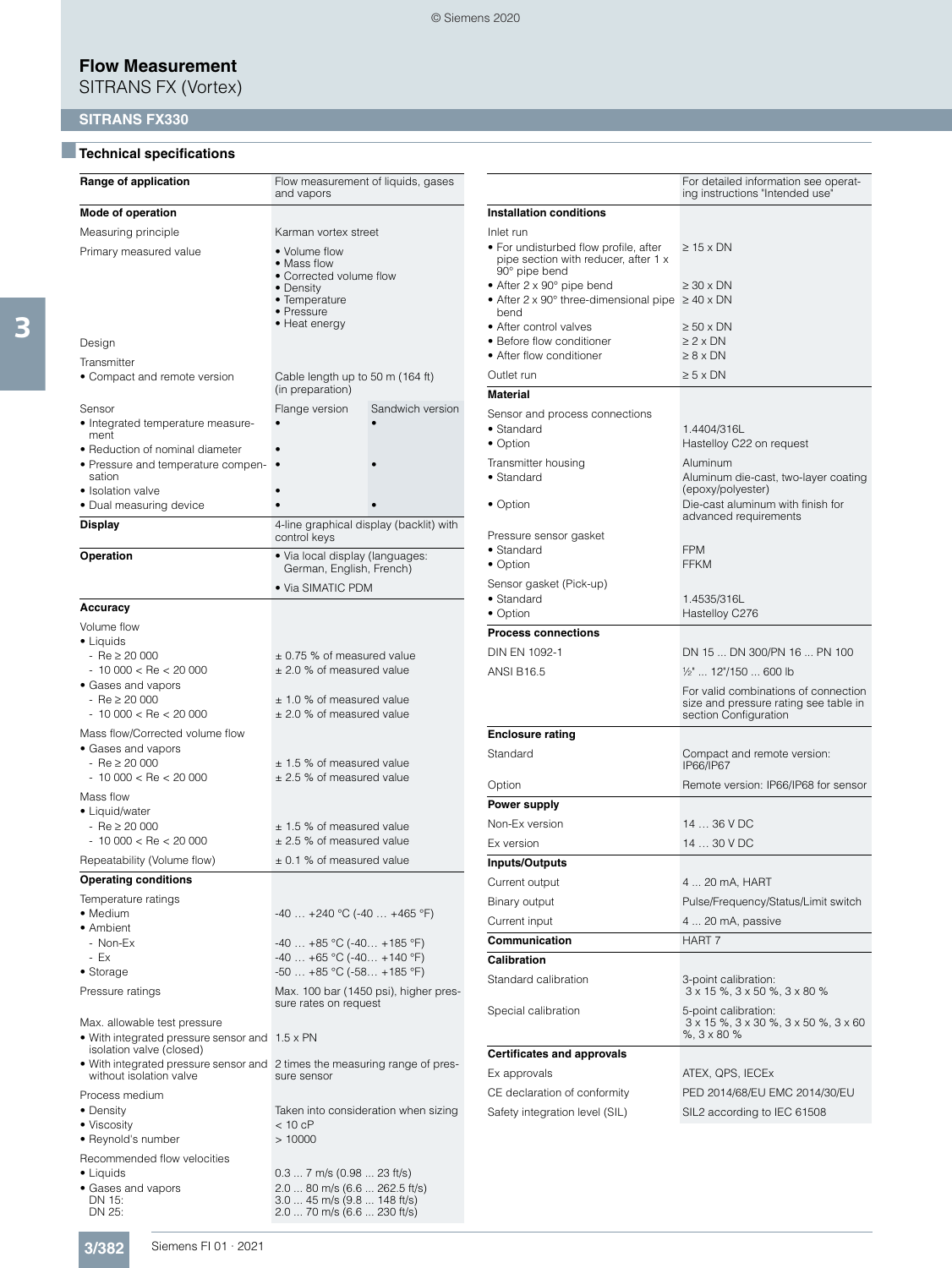SITRANS FX (Vortex)

## **SITRANS FX330**

| Selection and ordering data               |                                                             |                          |                |   |   | Article No. |        |  |
|-------------------------------------------|-------------------------------------------------------------|--------------------------|----------------|---|---|-------------|--------|--|
| SITRANS FX330 Flanged                     | • Not approved for SIL2 safety applications                 |                          | 7ME2610-       |   |   |             |        |  |
|                                           |                                                             | $\mathcal{A}$            |                |   |   |             |        |  |
| • Approved for SIL2 safety applications   |                                                             | $\overline{\phantom{a}}$ | 7ME2611-       |   |   |             |        |  |
|                                           |                                                             |                          | .              |   |   |             | 88 O B |  |
| 7 Click on the Article No. for the online | configuration in the PIA Life Cycle Portal.                 |                          |                |   |   |             |        |  |
| <b>Sensor size</b>                        | <b>Connection size</b>                                      |                          |                |   |   |             |        |  |
| DN 15 $(\frac{1}{2})$                     | DN 15 $(\frac{1}{2})$                                       |                          | 1 A            |   |   |             |        |  |
|                                           | DN 25 (1")                                                  |                          | 1B             |   |   |             |        |  |
|                                           | DN 40 $(1\frac{1}{2})$                                      |                          | 1 <sup>C</sup> |   |   |             |        |  |
| DN 25 (1")                                | DN 25 (1")                                                  |                          | 2B             |   |   |             |        |  |
|                                           | DN 40 $(1\frac{1}{2})$                                      |                          | 2C             |   |   |             |        |  |
|                                           | DN 50 (2")                                                  |                          | 2D             |   |   |             |        |  |
| DN 40 $(1\frac{1}{2})$                    | DN 40 $(1\frac{1}{2})$                                      |                          | 2K             |   |   |             |        |  |
|                                           | DN 50 $(2")$                                                |                          | 2L             |   |   |             |        |  |
|                                           | DN 80 (3")                                                  |                          | 2M             |   |   |             |        |  |
| DN 50 (2")                                | DN 50 (2")                                                  |                          | 2R             |   |   |             |        |  |
|                                           | DN 80 (3")                                                  |                          | 2S             |   |   |             |        |  |
|                                           | DN 100 (4")                                                 |                          | 2T             |   |   |             |        |  |
| DN 80 (3")                                | DN 80 (3")                                                  |                          | 3L             |   |   |             |        |  |
|                                           | DN 100 (4")                                                 |                          | 3M             |   |   |             |        |  |
|                                           | DN 150 (6")                                                 |                          | 3R             |   |   |             |        |  |
| DN 100 (4")                               | DN 100 (4")                                                 |                          | 3S             |   |   |             |        |  |
|                                           | DN 150 (6")                                                 |                          | 3T             |   |   |             |        |  |
|                                           | DN 200 (8")                                                 |                          | 3Q             |   |   |             |        |  |
| DN 150 (6")                               | DN 150 (6")                                                 |                          | 4 M            |   |   |             |        |  |
|                                           | DN 200 (8")                                                 |                          | 4P             |   |   |             |        |  |
|                                           | DN 250 (10")                                                |                          | 4Q             |   |   |             |        |  |
| DN 200 (8")                               | DN 200 (8")                                                 |                          | 4T             |   |   |             |        |  |
|                                           | DN 250 (10")                                                |                          | 4 U            |   |   |             |        |  |
|                                           | DN 300 (12")                                                |                          | 4V             |   |   |             |        |  |
| DN 250 (10")                              | DN 250 (10")                                                |                          | 4 W            |   |   |             |        |  |
|                                           | DN 300 (12")                                                |                          | 4 Y            |   |   |             |        |  |
| DN 300 (12")                              | DN 300 (12")                                                |                          | 5 E            |   |   |             |        |  |
| Process connection and pressure rate      |                                                             |                          |                |   |   |             |        |  |
| EN 1092-1 Form B1                         |                                                             |                          |                |   |   |             |        |  |
| <b>PN 10</b>                              | DN 200  300                                                 |                          |                | A |   |             |        |  |
| <b>PN 16</b>                              | DN 50  300                                                  |                          |                | в |   |             |        |  |
| <b>PN 25</b>                              | DN 200  300                                                 |                          |                | C |   |             |        |  |
| <b>PN 40</b>                              | DN 15  300                                                  |                          |                | D |   |             |        |  |
| PN 63                                     | DN 50  150                                                  |                          |                | Е |   |             |        |  |
| PN 100                                    | DN 15  150                                                  |                          |                | F |   |             |        |  |
| ANSI B16.5 RF                             |                                                             |                          |                |   |   |             |        |  |
| Class 150                                 | $\frac{1}{2}$ 12"                                           |                          |                | J |   |             |        |  |
| Class 300                                 | $\frac{1}{2}$ 12"                                           |                          |                | κ |   |             |        |  |
| Class 600                                 | $\frac{1}{2}6"$                                             |                          |                | L |   |             |        |  |
| System design                             |                                                             |                          |                |   |   |             |        |  |
| Compact version                           | No cable                                                    |                          |                |   | 0 |             |        |  |
| ration)                                   | Remote version (in prepa- Cable length with<br>Order code L |                          |                |   | 1 |             |        |  |
| <b>Transmitter housing</b>                |                                                             |                          |                |   |   |             |        |  |
| Aluminum                                  |                                                             |                          |                |   |   | 0           |        |  |
| Aluminum, silicon free                    |                                                             |                          |                |   |   | 1           |        |  |
|                                           |                                                             |                          |                |   |   |             |        |  |

|                                                                                                                      |  |  |                      |  | Article No.                  |  |                |  |   |  |  |  |  |  |
|----------------------------------------------------------------------------------------------------------------------|--|--|----------------------|--|------------------------------|--|----------------|--|---|--|--|--|--|--|
| SITRANS FX330 Flanged<br>• Not approved for SIL2 safety applications<br>• Approved for SIL2 safety applications      |  |  | 7ME2610-<br>7ME2611- |  |                              |  |                |  |   |  |  |  |  |  |
|                                                                                                                      |  |  |                      |  | <u> - - - - - - - - - - </u> |  |                |  |   |  |  |  |  |  |
| Communication                                                                                                        |  |  |                      |  |                              |  |                |  |   |  |  |  |  |  |
| <b>HART</b>                                                                                                          |  |  |                      |  |                              |  | 0              |  |   |  |  |  |  |  |
| PROFIBUS PA                                                                                                          |  |  |                      |  |                              |  | 1              |  |   |  |  |  |  |  |
| <b>FOUNDATION Fieldbus</b>                                                                                           |  |  |                      |  |                              |  | $\overline{2}$ |  |   |  |  |  |  |  |
| Ex approval                                                                                                          |  |  |                      |  |                              |  |                |  |   |  |  |  |  |  |
| Without Ex approval                                                                                                  |  |  |                      |  |                              |  | Α              |  |   |  |  |  |  |  |
| ATEX II2 G Ex ia                                                                                                     |  |  |                      |  |                              |  | в              |  |   |  |  |  |  |  |
| ATEX II2 G Ex d                                                                                                      |  |  |                      |  |                              |  | С              |  |   |  |  |  |  |  |
| ATEX II3 G Ex nA                                                                                                     |  |  |                      |  |                              |  | D              |  |   |  |  |  |  |  |
| ATEX II2 D Ex tb                                                                                                     |  |  |                      |  |                              |  | Е              |  |   |  |  |  |  |  |
| QPS IS Class   Div.1                                                                                                 |  |  |                      |  |                              |  | F              |  |   |  |  |  |  |  |
| QPS XP Class   Div.1                                                                                                 |  |  |                      |  |                              |  | G              |  |   |  |  |  |  |  |
| QPS NI Class   Div. 2                                                                                                |  |  |                      |  |                              |  | н              |  |   |  |  |  |  |  |
| QPS DIP Class I, III Div. 1                                                                                          |  |  |                      |  |                              |  | J              |  |   |  |  |  |  |  |
| IECEX II2 G Ex ia                                                                                                    |  |  |                      |  |                              |  | κ              |  |   |  |  |  |  |  |
| IECEx II2 G Ex d                                                                                                     |  |  |                      |  |                              |  | L              |  |   |  |  |  |  |  |
| <b>IECEX II3 G Ex nA</b>                                                                                             |  |  |                      |  |                              |  | M              |  |   |  |  |  |  |  |
| IECEx II2 D Ex tb                                                                                                    |  |  |                      |  |                              |  | N              |  |   |  |  |  |  |  |
| Pressure sensor and gasket material                                                                                  |  |  |                      |  |                              |  |                |  |   |  |  |  |  |  |
| Without pressure sensor                                                                                              |  |  |                      |  |                              |  | Α              |  |   |  |  |  |  |  |
| With pressure sensor and gasket material FPM<br>(Viton), Range:                                                      |  |  |                      |  |                              |  |                |  |   |  |  |  |  |  |
| 1 bar (14.5 psi)                                                                                                     |  |  |                      |  |                              |  | в              |  |   |  |  |  |  |  |
| 2 bar (29 psi)                                                                                                       |  |  |                      |  |                              |  | С              |  |   |  |  |  |  |  |
| 4 bar (58 psi)                                                                                                       |  |  |                      |  |                              |  | D              |  |   |  |  |  |  |  |
| 6 bar (87 psi)                                                                                                       |  |  |                      |  |                              |  | Е              |  |   |  |  |  |  |  |
| 10 bar (145 psi)                                                                                                     |  |  |                      |  |                              |  | F              |  |   |  |  |  |  |  |
| 16 bar (232 psi)                                                                                                     |  |  |                      |  |                              |  | G              |  |   |  |  |  |  |  |
| 25 bar (363 psi)                                                                                                     |  |  |                      |  |                              |  | н              |  |   |  |  |  |  |  |
| 40 bar (580 psi)                                                                                                     |  |  |                      |  |                              |  | J              |  |   |  |  |  |  |  |
| 60 bar (870 psi)                                                                                                     |  |  |                      |  |                              |  | κ              |  |   |  |  |  |  |  |
| 100 bar (1450 psi)                                                                                                   |  |  |                      |  |                              |  | L              |  |   |  |  |  |  |  |
| With pressure sensor and gasket material FFKM<br>(Kalrez), Range:                                                    |  |  |                      |  |                              |  |                |  |   |  |  |  |  |  |
| 1 bar (14.5 psi)                                                                                                     |  |  |                      |  |                              |  | М              |  |   |  |  |  |  |  |
| 2 bar (29 psi)                                                                                                       |  |  |                      |  |                              |  | N              |  |   |  |  |  |  |  |
| 4 bar (58 psi)                                                                                                       |  |  |                      |  |                              |  | P              |  |   |  |  |  |  |  |
| 6 bar (87 psi)                                                                                                       |  |  |                      |  |                              |  | Q              |  |   |  |  |  |  |  |
| 10 bar (145 psi)                                                                                                     |  |  |                      |  |                              |  | R              |  |   |  |  |  |  |  |
| 16 bar (232 psi)                                                                                                     |  |  |                      |  |                              |  | S              |  |   |  |  |  |  |  |
| 25 bar (363 psi)                                                                                                     |  |  |                      |  |                              |  | т              |  |   |  |  |  |  |  |
| 40 bar (580 psi)                                                                                                     |  |  |                      |  |                              |  | U              |  |   |  |  |  |  |  |
| 60 bar (870 psi)                                                                                                     |  |  |                      |  |                              |  | ٧              |  |   |  |  |  |  |  |
| 100 bar (1450 psi)                                                                                                   |  |  |                      |  |                              |  | w              |  |   |  |  |  |  |  |
| <b>Software version</b>                                                                                              |  |  |                      |  |                              |  |                |  |   |  |  |  |  |  |
| Standard - Uncompensated for gases, steam and<br>liquids including temperature compensation for sat-<br>urated steam |  |  |                      |  |                              |  |                |  | 0 |  |  |  |  |  |
| Standard + Heat meter for saturated steam and<br>water                                                               |  |  |                      |  |                              |  |                |  | 1 |  |  |  |  |  |
| Density compensation for steam + Heat meter for<br>saturated and superheated steam                                   |  |  |                      |  |                              |  |                |  | 2 |  |  |  |  |  |
| Density compensation for gases, wet gases and<br>mixed gases + FAD                                                   |  |  |                      |  |                              |  |                |  | 3 |  |  |  |  |  |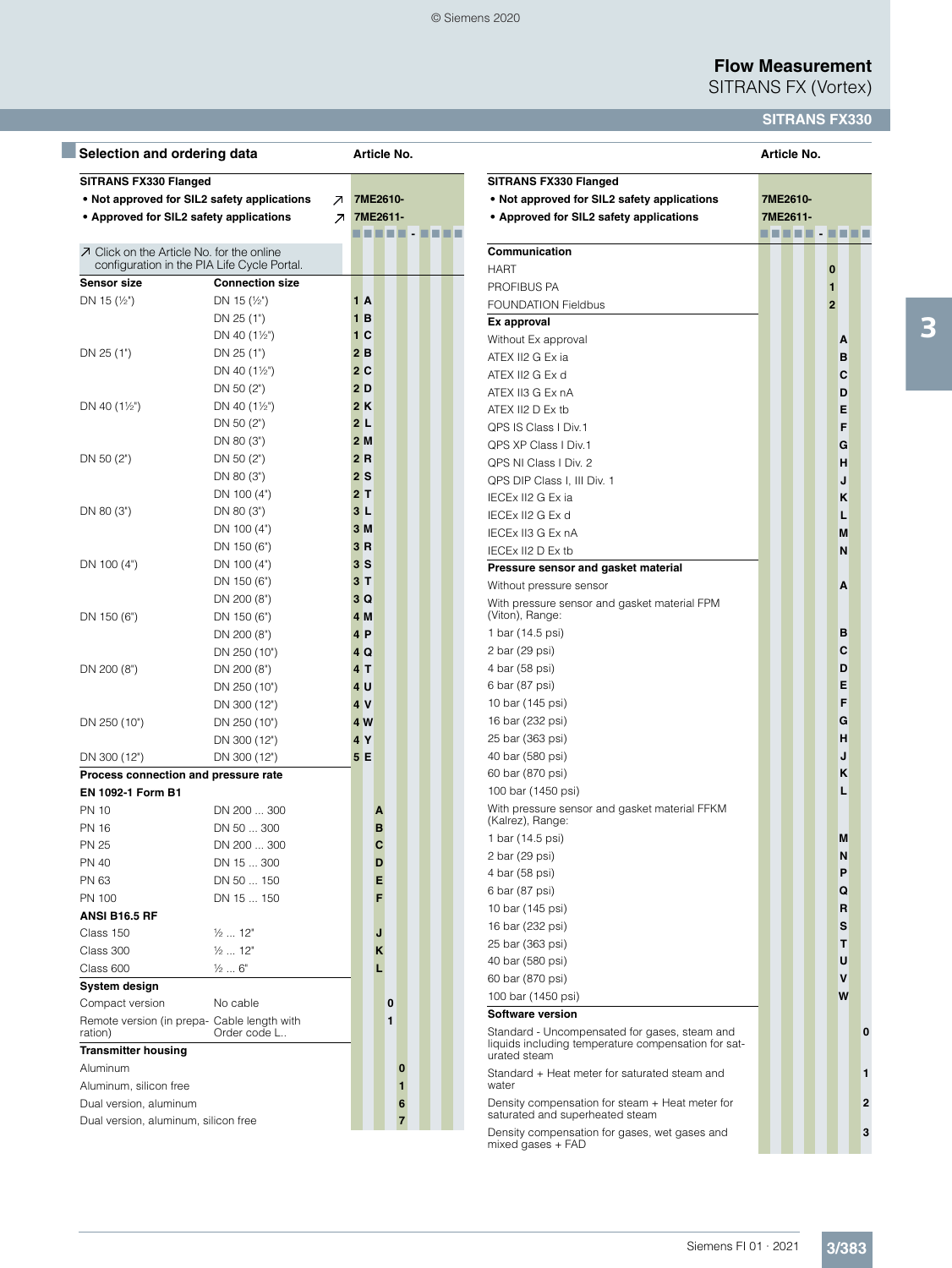SITRANS FX (Vortex)

## **SITRANS FX330**

| Selection and ordering data                                                                    |                           | Article No.              |  |     |          |   |   |  |                |  |  |  |  |  |
|------------------------------------------------------------------------------------------------|---------------------------|--------------------------|--|-----|----------|---|---|--|----------------|--|--|--|--|--|
| <b>SITRANS FX330 Sandwich</b>                                                                  |                           |                          |  |     |          |   |   |  |                |  |  |  |  |  |
| • Not approved for SIL2 safety applications                                                    |                           | л.                       |  |     | 7ME2710- |   |   |  |                |  |  |  |  |  |
| • Approved for SIL2 safety applications                                                        |                           | $\overline{\phantom{a}}$ |  |     | 7ME2711- |   |   |  |                |  |  |  |  |  |
|                                                                                                |                           |                          |  |     | n di B   |   |   |  |                |  |  |  |  |  |
| $\n  I Click on the Article No. for the online$<br>configuration in the PIA Life Cycle Portal. |                           |                          |  |     |          |   |   |  |                |  |  |  |  |  |
| <b>Sensor size</b>                                                                             |                           |                          |  |     |          |   |   |  |                |  |  |  |  |  |
| DN 15 $(\frac{1}{2})$                                                                          |                           |                          |  | 1 A |          |   |   |  |                |  |  |  |  |  |
| DN 25 (1")                                                                                     |                           |                          |  | 2 B |          |   |   |  |                |  |  |  |  |  |
| DN 40 $(1\frac{1}{2})$                                                                         |                           |                          |  | 2 K |          |   |   |  |                |  |  |  |  |  |
| DN 50 (2")                                                                                     |                           |                          |  | 2 R |          |   |   |  |                |  |  |  |  |  |
| DN 80 (3")                                                                                     |                           |                          |  | 3 L |          |   |   |  |                |  |  |  |  |  |
| DN 100 (4")                                                                                    |                           |                          |  | 3 S |          |   |   |  |                |  |  |  |  |  |
| <b>Pressure rating</b>                                                                         |                           |                          |  |     |          |   |   |  |                |  |  |  |  |  |
| EN 1092-1                                                                                      |                           |                          |  |     |          |   |   |  |                |  |  |  |  |  |
| <b>PN 16</b>                                                                                   | DN 15  100                |                          |  |     | в        |   |   |  |                |  |  |  |  |  |
| <b>PN 25</b>                                                                                   | DN 15  100                |                          |  |     | C        |   |   |  |                |  |  |  |  |  |
| <b>PN 40</b>                                                                                   | DN 15  100                |                          |  |     | D        |   |   |  |                |  |  |  |  |  |
| PN 63                                                                                          | DN 15  100                |                          |  |     | Е        |   |   |  |                |  |  |  |  |  |
| <b>PN 100</b>                                                                                  | DN 15  100                |                          |  |     | F        |   |   |  |                |  |  |  |  |  |
| <b>ANSI B16.5</b>                                                                              |                           |                          |  |     |          |   |   |  |                |  |  |  |  |  |
| Class 150                                                                                      | $\frac{1}{2}$ $4"$        |                          |  |     | J        |   |   |  |                |  |  |  |  |  |
| Class 300                                                                                      | $\frac{1}{2}$ $4^{\circ}$ |                          |  |     | κ        |   |   |  |                |  |  |  |  |  |
| Class 600                                                                                      | $\frac{1}{2}$ 4"          |                          |  |     | L        |   |   |  |                |  |  |  |  |  |
| System design                                                                                  |                           |                          |  |     |          |   |   |  |                |  |  |  |  |  |
| Compact version                                                                                | No cable                  |                          |  |     |          | 0 |   |  |                |  |  |  |  |  |
| Remote version                                                                                 | Cable length with Order   |                          |  |     |          | 1 |   |  |                |  |  |  |  |  |
| (in preparation)                                                                               | code L                    |                          |  |     |          |   |   |  |                |  |  |  |  |  |
| <b>Transmitter housing</b>                                                                     |                           |                          |  |     |          |   |   |  |                |  |  |  |  |  |
| Aluminum                                                                                       |                           |                          |  |     |          |   | 0 |  |                |  |  |  |  |  |
| Aluminum, silicon free                                                                         |                           |                          |  |     |          |   | 1 |  |                |  |  |  |  |  |
| Communication                                                                                  |                           |                          |  |     |          |   |   |  |                |  |  |  |  |  |
| <b>HART</b>                                                                                    |                           |                          |  |     |          |   |   |  | 0              |  |  |  |  |  |
| PROFIBUS PA                                                                                    |                           |                          |  |     |          |   |   |  | 1              |  |  |  |  |  |
| <b>FOUNDATION Fieldbus</b>                                                                     |                           |                          |  |     |          |   |   |  | $\overline{2}$ |  |  |  |  |  |
| Ex approval                                                                                    |                           |                          |  |     |          |   |   |  |                |  |  |  |  |  |
| Without Ex approval                                                                            |                           |                          |  |     |          |   |   |  | A              |  |  |  |  |  |
| ATEX II2 G Ex ia                                                                               |                           |                          |  |     |          |   |   |  | в              |  |  |  |  |  |
| ATEX II2 G Ex d                                                                                |                           |                          |  |     |          |   |   |  | C              |  |  |  |  |  |
| ATEX II3 G Ex nA                                                                               |                           |                          |  |     |          |   |   |  | D              |  |  |  |  |  |
| ATEX II2 D Ex tb                                                                               |                           |                          |  |     |          |   |   |  | E              |  |  |  |  |  |
| QPS IS Class I Div.1                                                                           |                           |                          |  |     |          |   |   |  | F              |  |  |  |  |  |
| QPS XP Class   Div.1                                                                           |                           |                          |  |     |          |   |   |  | G              |  |  |  |  |  |
| QPS NI Class I Div. 2                                                                          |                           |                          |  |     |          |   |   |  | н              |  |  |  |  |  |
| QPS DIP Class I, III Div. 1                                                                    |                           |                          |  |     |          |   |   |  | J              |  |  |  |  |  |
| IECEx II2 G Ex ia                                                                              |                           |                          |  |     |          |   |   |  | ĸ              |  |  |  |  |  |
| IECEx II2 G Ex d                                                                               |                           |                          |  |     |          |   |   |  | L              |  |  |  |  |  |
| IECEx II3 G Ex nA                                                                              |                           |                          |  |     |          |   |   |  | M              |  |  |  |  |  |
| IECEx II2 D Ex tb                                                                              |                           |                          |  |     |          |   |   |  | N              |  |  |  |  |  |

|                                                                                                                      | Article No. |     |             |  |  |  |  |   |   |  |
|----------------------------------------------------------------------------------------------------------------------|-------------|-----|-------------|--|--|--|--|---|---|--|
| <b>SITRANS FX330 Sandwich</b>                                                                                        |             |     |             |  |  |  |  |   |   |  |
| • Not approved for SIL2 safety applications                                                                          |             |     | 7ME2710-    |  |  |  |  |   |   |  |
| • Approved for SIL2 safety applications                                                                              |             |     | 7ME2711-    |  |  |  |  |   |   |  |
|                                                                                                                      |             |     | .           |  |  |  |  |   |   |  |
| Pressure sensor and gasket material                                                                                  |             |     |             |  |  |  |  |   |   |  |
| Without pressure sensor                                                                                              |             |     |             |  |  |  |  | A |   |  |
| With pressure sensor and gasket material FPM<br>(Viton), Range:                                                      |             |     |             |  |  |  |  |   |   |  |
| 1 bar (14.5 psi)                                                                                                     |             |     |             |  |  |  |  | в |   |  |
| 2 bar (29 psi)                                                                                                       |             |     |             |  |  |  |  | С |   |  |
| 4 bar (58 psi)                                                                                                       |             |     |             |  |  |  |  | D |   |  |
| 6 bar (87 psi)                                                                                                       |             |     |             |  |  |  |  | Е |   |  |
| 10 bar (145 psi)                                                                                                     |             |     |             |  |  |  |  | F |   |  |
| 16 bar (232 psi)                                                                                                     |             |     |             |  |  |  |  | G |   |  |
| 25 bar (363 psi)                                                                                                     |             |     |             |  |  |  |  | н |   |  |
| 40 bar (580 psi)                                                                                                     |             |     |             |  |  |  |  | J |   |  |
| 60 bar (870 psi)                                                                                                     |             |     |             |  |  |  |  | κ |   |  |
| 100 bar (1450 psi)                                                                                                   |             |     |             |  |  |  |  | L |   |  |
| With pressure sensor and gasket material FFKM<br>(Kalrez), Range:                                                    |             |     |             |  |  |  |  |   |   |  |
| 1 bar (14.5 psi)                                                                                                     |             |     |             |  |  |  |  | М |   |  |
| 2 bar (29 psi)                                                                                                       |             |     |             |  |  |  |  | N |   |  |
| 4 bar (58 psi)                                                                                                       |             |     |             |  |  |  |  | P |   |  |
| 6 bar (87 psi)                                                                                                       |             |     |             |  |  |  |  | Q |   |  |
| 10 bar (145 psi)                                                                                                     |             |     |             |  |  |  |  | R |   |  |
| 16 bar (232 psi)                                                                                                     |             |     |             |  |  |  |  | s |   |  |
| 25 bar (363 psi)                                                                                                     |             |     |             |  |  |  |  | Τ |   |  |
| 40 bar (580 psi)                                                                                                     |             |     |             |  |  |  |  | U |   |  |
| 60 bar (870 psi)                                                                                                     |             |     |             |  |  |  |  | ۷ |   |  |
| 100 bar (1450 psi)                                                                                                   |             |     |             |  |  |  |  | W |   |  |
| <b>Software version</b>                                                                                              |             |     |             |  |  |  |  |   |   |  |
| Standard - Uncompensated for gases, steam and<br>liquids including temperature compensation for sat-<br>urated steam |             |     |             |  |  |  |  |   | 0 |  |
| Standard + Heat meter for saturated steam and<br>water                                                               |             |     |             |  |  |  |  |   | 1 |  |
| Density compensation for steam + Heat meter for<br>saturated and superheated steam                                   |             |     |             |  |  |  |  |   | 2 |  |
| Density compensation for gases, wet gases and<br>mixed gases + FAD                                                   |             |     |             |  |  |  |  |   | 3 |  |
| <b>Additional information</b>                                                                                        |             |     | Order code  |  |  |  |  |   |   |  |
| Please add "-Z" to Article No. and specify as mini-<br>mum Order code Y40, Y41, Y42 and Y45 and plain<br>text.       |             |     |             |  |  |  |  |   |   |  |
| <b>Application data</b>                                                                                              |             |     |             |  |  |  |  |   |   |  |
| Medium: Specify medium (Liquid, gas, steam or cus-<br>tomer-specific)                                                |             | Y40 |             |  |  |  |  |   |   |  |
| Temperature: Specify operating temperature with unit                                                                 |             | Y41 |             |  |  |  |  |   |   |  |
| Pressure: Specify operating pressure with unit                                                                       |             | Y42 |             |  |  |  |  |   |   |  |
| Density (only for customer-specified medium): Specify<br>density with unit                                           |             | Y43 |             |  |  |  |  |   |   |  |
| Viscosity (only for customer-specified medium): Spec-Y44<br>ify viscosity with unit                                  |             |     |             |  |  |  |  |   |   |  |
| Flow rate: Specify max. flow rate with units                                                                         |             | Y45 |             |  |  |  |  |   |   |  |
|                                                                                                                      |             |     |             |  |  |  |  |   |   |  |
| Operating instruction                                                                                                |             |     |             |  |  |  |  |   |   |  |
| Description                                                                                                          |             |     | Article No. |  |  |  |  |   |   |  |

| Description | Article No. |
|-------------|-------------|
| English     | A5E2100423  |

All literature is available to download for free, in a range of languages, at <https://intranet.entry.siemens.com>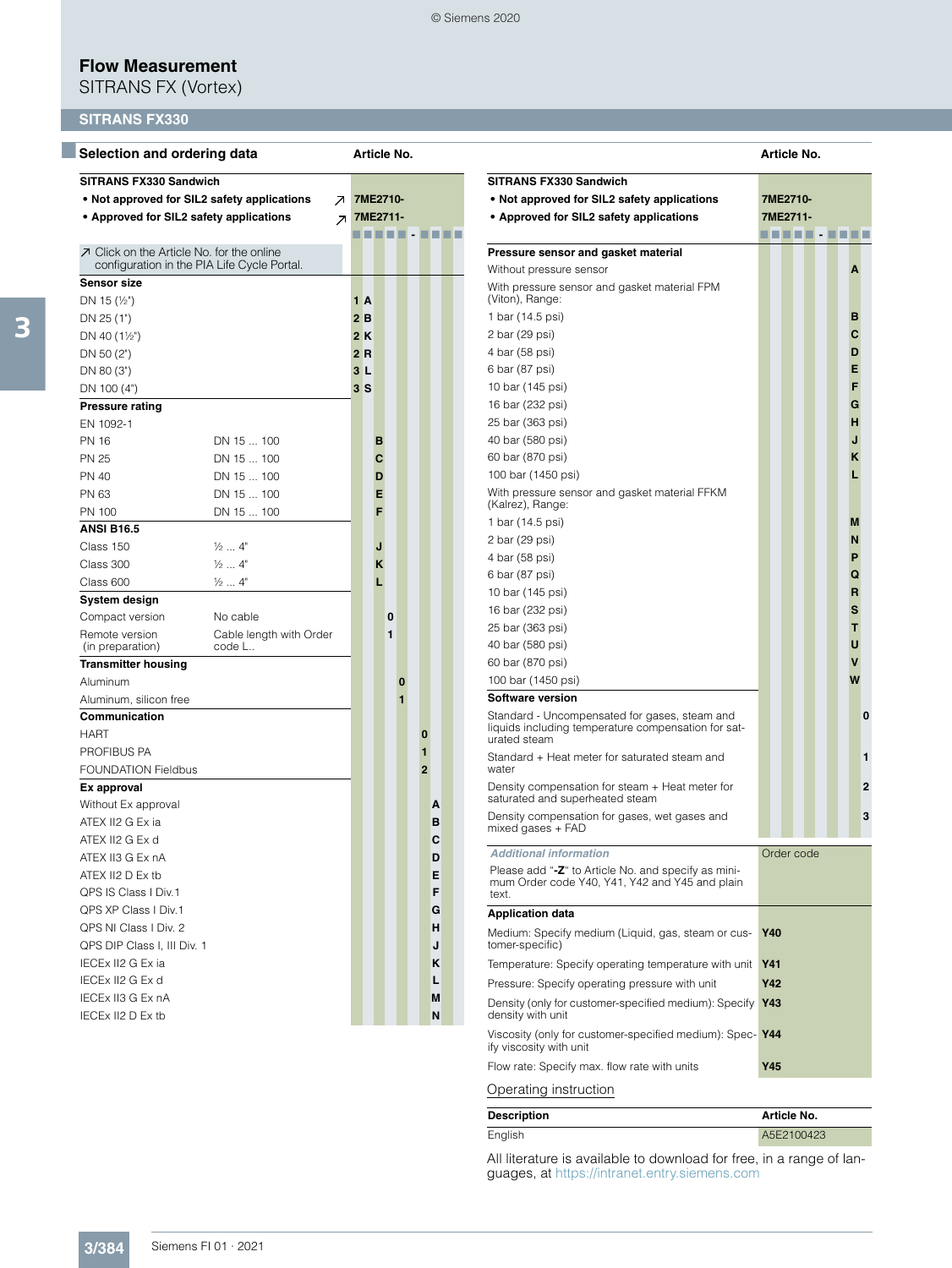SITRANS FX (Vortex)

## **SITRANS FX330**

| Selection and ordering data                                                                 | Order code      |
|---------------------------------------------------------------------------------------------|-----------------|
| <b>Further designs</b><br>Please add "-Z" to Article No. and specify Order<br>code.         |                 |
| <b>Cable connection</b>                                                                     |                 |
| Without cable glands                                                                        | A01             |
| M20x1.5 cable glands made of plastic, grey                                                  |                 |
| $\bullet$ 3 pcs                                                                             | A02             |
| $\bullet$ 2 pcs.                                                                            | A12<br>A22      |
| $\bullet$ 1 pc.<br>M20x1.5 cable glands made of plastic, blue                               |                 |
| $\bullet$ 3 pcs                                                                             | A03             |
| $\bullet$ 2 pcs.                                                                            | A13             |
| $\bullet$ 1 pc.                                                                             | A23             |
| M20x1.5 cable glands made of brass, Ex-d/t<br>approved                                      |                 |
| $\bullet$ 3 pcs                                                                             | A04<br>A14      |
| $\bullet$ 2 pcs.<br>$\bullet$ 1 pc.                                                         | A24             |
| M20x1.5 cable glands made of brass, Ex-nA<br>approved                                       |                 |
| $\bullet$ 3 pcs                                                                             | A05             |
| $\bullet$ 2 pcs.                                                                            | A15             |
| $\bullet$ 1 pc.                                                                             | A25             |
| M20x1.5 cable glands in stainless steel, Ex-d/t<br>approved                                 |                 |
| $\bullet$ 3 pcs<br>$\bullet$ 2 pcs.                                                         | A06<br>A16      |
| $\bullet$ 1 pc.                                                                             | A26             |
| 1/2" NPT conduit connection in plastic (cable glands<br>not included)                       |                 |
| $\bullet$ 3 pcs                                                                             | A07             |
| $\bullet$ 2 pcs.                                                                            | A17<br>A27      |
| $\bullet$ 1 pc.<br><b>Isolation valve</b>                                                   |                 |
| With isolation valve                                                                        | <b>B10</b>      |
| <b>Certificates</b>                                                                         |                 |
| Certificate of compliance according to EN 10204-2.1                                         | C10             |
| Pressure test + Inspection certificate according to<br>EN 10204-3.1                         | C <sub>11</sub> |
| Material certification of pressure bearing metal parts<br>according to EN 10204-3.1         | C12             |
| Material in accordance with NACE MR0175/ISO<br>15156                                        | C13             |
| PMI of pressure bearing metal parts + Inspection cer-<br>tificate according to EN 10204-3.1 | C <sub>14</sub> |
| Material certificate of pressure bearing metal parts<br>according to EN 10204-3.1 + PMI     | C15             |
|                                                                                             |                 |
| Dye penetration test of wetted welds                                                        | C16             |

|                                                                                               | Order code      |
|-----------------------------------------------------------------------------------------------|-----------------|
| Calibration                                                                                   |                 |
| 5-point calibration with certificate                                                          | D <sub>11</sub> |
| Cleaning                                                                                      |                 |
| Free of oil and grease (wetted parts)                                                         | K46             |
| Free of oil and grease (wetted parts) + Inspection cer-<br>tificate according to EN 10204-3.1 | K48             |
| Cable length for remote version (in preparation)                                              |                 |
| 5 m (16 ft)                                                                                   | L <sub>01</sub> |
| 10 m (32 ft)                                                                                  | L <sub>02</sub> |
| 15 m (49 ft)                                                                                  | L <sub>03</sub> |
| 20 m (65 ft)                                                                                  | L <sub>04</sub> |
| 25 m (82 ft)                                                                                  | L <sub>05</sub> |
| 30 m (98 ft)                                                                                  | L <sub>06</sub> |
| 35 m (114 ft)                                                                                 | <b>L07</b>      |
| 40 m (131 ft)                                                                                 | <b>L08</b>      |
| 45 m (147 ft)                                                                                 | L <sub>09</sub> |
| 50 m (164 ft)                                                                                 | L10             |
| Tag name plate                                                                                |                 |
| TAG name plate in stainless steel $40 \times 20$ mm (Add<br>plain text)                       | <b>Y17</b>      |
| TAG name plate in stainless steel tag $120 \times 46$ mm<br>(Add plain text)                  | <b>Y18</b>      |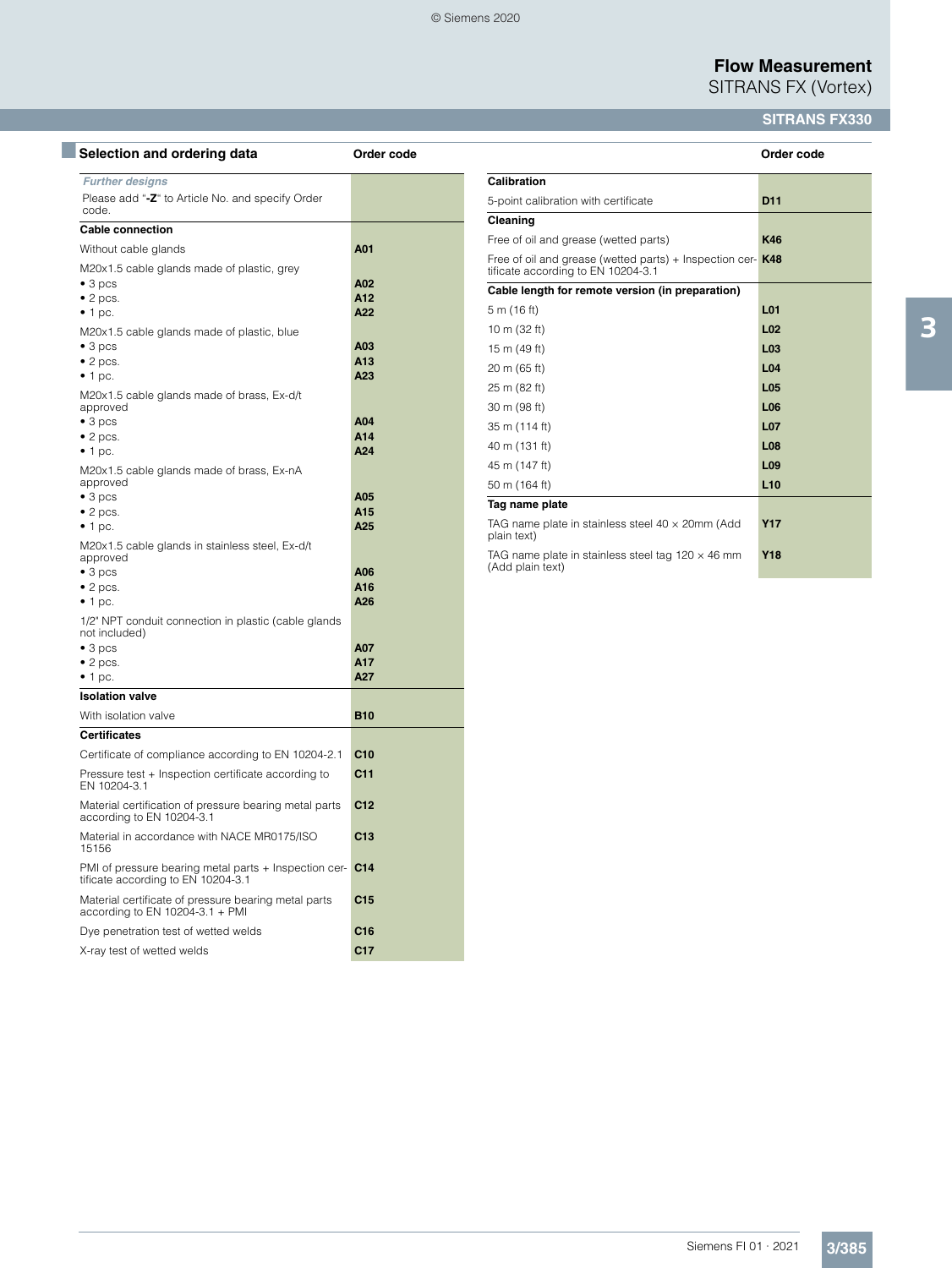SITRANS FX (Vortex)

## **SITRANS FX330**

### ■**Selection and ordering data Article No. Article No.**

### *SITRANS FX330 spare parts*

| Transmitter electronic for SITRANS FX330<br>• FXT030 in compact design with HART (non-Ex/Ex-i)<br>• FXT030 in compact design with HART (Ex-d)                                                                                                                                                     | A5E38663070<br>A5E38663398                                                                                                                                   |
|---------------------------------------------------------------------------------------------------------------------------------------------------------------------------------------------------------------------------------------------------------------------------------------------------|--------------------------------------------------------------------------------------------------------------------------------------------------------------|
| Display with HMI and data memory                                                                                                                                                                                                                                                                  | A5E38663613                                                                                                                                                  |
| Seal disc 21.8 x12 x 0.1                                                                                                                                                                                                                                                                          | KRH-17000700                                                                                                                                                 |
| O-ring pickup                                                                                                                                                                                                                                                                                     | KRH-17001400                                                                                                                                                 |
| O-ring for pressure screw 17.13 x 2.62, FPM 70                                                                                                                                                                                                                                                    | KRH-17001200                                                                                                                                                 |
| Cover gasket O-ring                                                                                                                                                                                                                                                                               | KRH-16000300                                                                                                                                                 |
| Front Cover (non Ex)                                                                                                                                                                                                                                                                              | KRH-16002000                                                                                                                                                 |
| Front Cover (Ex)                                                                                                                                                                                                                                                                                  | KRH-16002500                                                                                                                                                 |
| <b>Back Cover</b>                                                                                                                                                                                                                                                                                 | KRH-16003000                                                                                                                                                 |
| Converter housing gasket, 59,35,5-2-N                                                                                                                                                                                                                                                             | KRH-16000400                                                                                                                                                 |
| O-ring<br>• 20 x 1, FPM (DIN 3771)<br>$\bullet$ 10 x 2, NBR                                                                                                                                                                                                                                       | KRH-17001100<br>KRH-17001000                                                                                                                                 |
| DUBOX plug 5 pole, linear, RM2                                                                                                                                                                                                                                                                    | KRH-17000800                                                                                                                                                 |
| Cable feed through 10 pole (non Ex)                                                                                                                                                                                                                                                               | KRH-16000500                                                                                                                                                 |
| Shut-off valve                                                                                                                                                                                                                                                                                    | KRH-17004000                                                                                                                                                 |
| Centering rings for Sandwich-Version<br>$\bullet$ DN 15<br>$\bullet$ DN 25<br>$\bullet$ DN 40<br>$\bullet$ DN 50<br>· DN 50 (300 lbs, 600 lbs)<br>• DN 50 (JIS 10K, 16K, 20K)<br>$\bullet$ DN 80<br>$\bullet$ DN 100                                                                              | KRH-17006000<br>KRH-17006001<br>KRH-17006002<br>KRH-17006003<br>KRH-17006004<br>KRH-17006005<br>KRH-17006006<br>KRH-17006007                                 |
| Wall housing incl. Neck (incl. Screws, Gaskets and<br>cable glands)                                                                                                                                                                                                                               | KRH-16112002                                                                                                                                                 |
| Sensor replacement kit including seal disc, socket,<br>pickup and O-rings (for pickup and pressure screw)<br>$\bullet$ DN 15<br>• DN 15 Conical<br>$\bullet$ DN 25<br>• DN 25 Conical<br>$\bullet$ DN 40<br>$\bullet$ DN 50<br>$\bullet$ DN 80<br>$\bullet$ DN 100<br>• DN 150  DN 300            | KRH-16111100<br>KRH-16111110<br>KRH-16111150<br>KRH-16111160<br>KRH-16111200<br>KRH-16111210<br>KRH-16111220<br>KRH-16111230<br>KRH-16111300                 |
| Pressure sensor replacement kit including pressure<br>sensor with calibration certificate, DUBOX plug and<br>O-rings<br>• 1 bar<br>$\bullet$ 2 bar<br>• 4 bar<br>$\bullet$ 6 bar<br>$\bullet$ 10 bar<br>$\bullet$ 16 bar<br>$\bullet$ 25 bar<br>• 40 bar<br>$\bullet$ 60 bar<br>$\bullet$ 100 bar | KRH-16111350<br>KRH-16111370<br>KRH-16111400<br>KRH-16111401<br>KRH-16111402<br>KRH-16111403<br>KRH-16111404<br>KRH-16111405<br>KRH-16111406<br>KRH-16111407 |

SITRANS FX300 upgrade kit (in preparation)

| SITRANS FX330 Flow Straightener<br>ᅎ                                                           | 7ME2900- ■■■ 0 0 |   |   |   |  |
|------------------------------------------------------------------------------------------------|------------------|---|---|---|--|
| $\n  I Click on the Article No. for the online$<br>configuration in the PIA Life Cycle Portal. |                  |   |   |   |  |
| Material                                                                                       |                  |   |   |   |  |
| Stainless steel 1.4404 (316L)                                                                  |                  | 1 |   |   |  |
| Nominal size                                                                                   |                  |   |   |   |  |
| DN 15 / ANSI ½"                                                                                |                  |   | Α |   |  |
| DN 25 / ANSI 1"                                                                                |                  |   | в |   |  |
| DN 40 / ANSI 1½"                                                                               |                  |   | С |   |  |
| DN 50 / ANSI 2"                                                                                |                  |   | D |   |  |
| DN 80 / ANSI 3"                                                                                |                  |   | E |   |  |
| DN 100 / ANSI 4"                                                                               |                  |   | F |   |  |
| DN 150 / ANSI 6"                                                                               |                  |   | G |   |  |
| DN 200 / ANSI 8"                                                                               |                  |   | н |   |  |
| DN 250 / ANSI 10"                                                                              |                  |   | J |   |  |
| DN 300 / ANSI 12"                                                                              |                  |   | K |   |  |
| Pressure rating                                                                                |                  |   |   |   |  |
| PN 10                                                                                          |                  |   |   | A |  |
| PN 16                                                                                          |                  |   |   | в |  |
| PN 25                                                                                          |                  |   |   | С |  |
| PN 40                                                                                          |                  |   |   | D |  |
| PN 63                                                                                          |                  |   |   | Е |  |
| PN 100                                                                                         |                  |   |   | F |  |
| Class 150                                                                                      |                  |   |   | J |  |
| Class 300                                                                                      |                  |   |   | ĸ |  |
| Class 600                                                                                      |                  |   |   | L |  |
| <b>Additional information</b>                                                                  | Order code       |   |   |   |  |
| Please add "-Z" to Article No. and specify Order<br>code.                                      |                  |   |   |   |  |
| Certificates                                                                                   |                  |   |   |   |  |
| Certificate of compliance to EN 10204-2.1                                                      | C <sub>10</sub>  |   |   |   |  |
| Material certification of pressure bearing parts to<br>EN 10204-3.1                            | C12              |   |   |   |  |
| Material in accordance with<br>NACE MR0175/ISO 15156                                           | C13              |   |   |   |  |
| PMI of pressure bearing parts +<br>Inspection certificate according to EN 10204-3.1            | C <sub>14</sub>  |   |   |   |  |
| Material certificate of pressure bearing parts accord-<br>ing to EN 10204-3.1 + PMI            | C15              |   |   |   |  |
| Cleaning                                                                                       |                  |   |   |   |  |
| Free of oil and grease (wetted parts)                                                          | K46              |   |   |   |  |
| Free of oil and grease (wetted parts) +<br>Inspection certificate according to EN 10204-3.1    | K48              |   |   |   |  |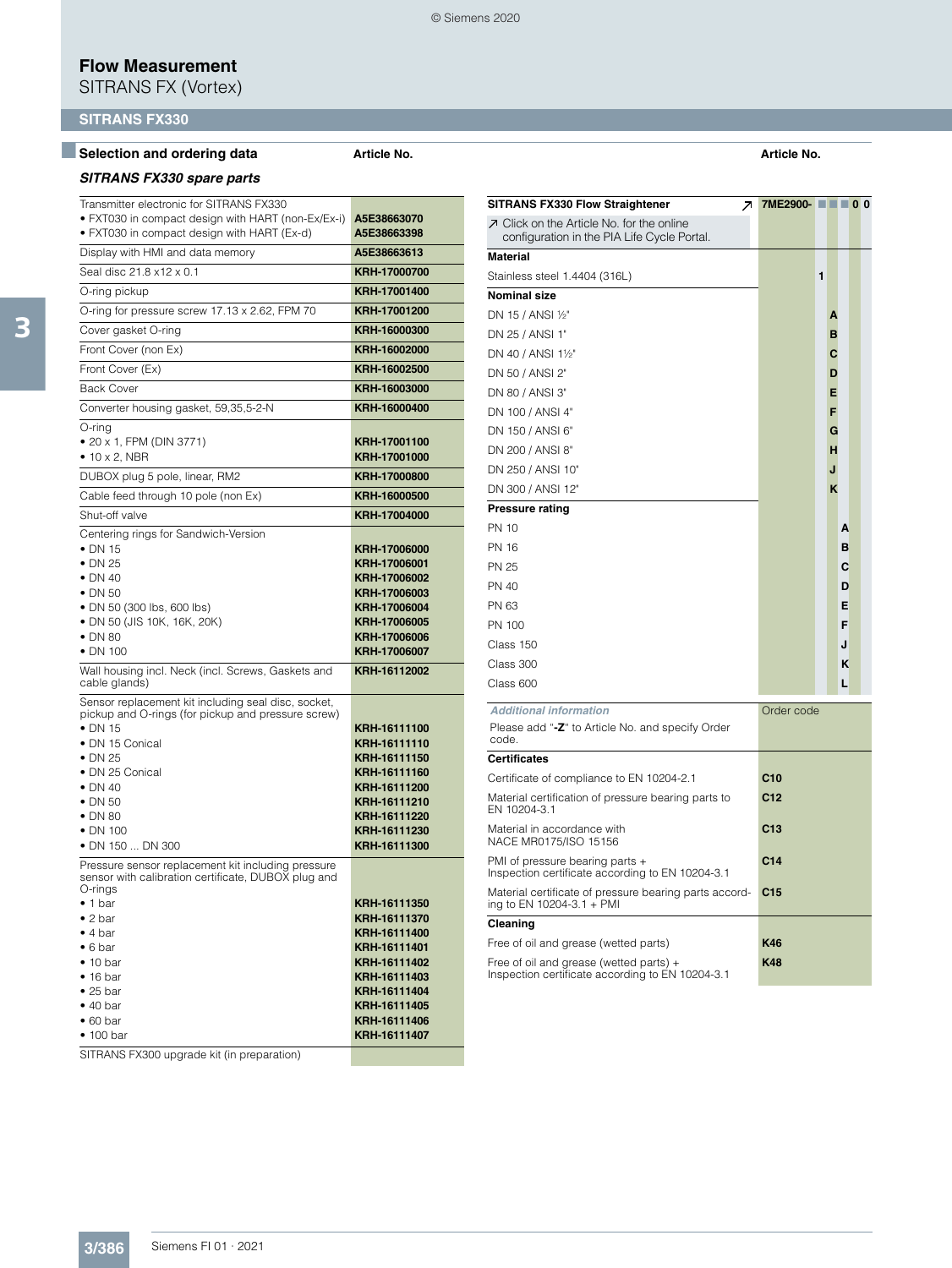# ■**Dimensional drawings**

Compact version



SITRANS FX330 (Vortex), Flanged version with pressure sensor, front view



SITRANS FX330 (Vortex), Flanged version with pressure sensor, side view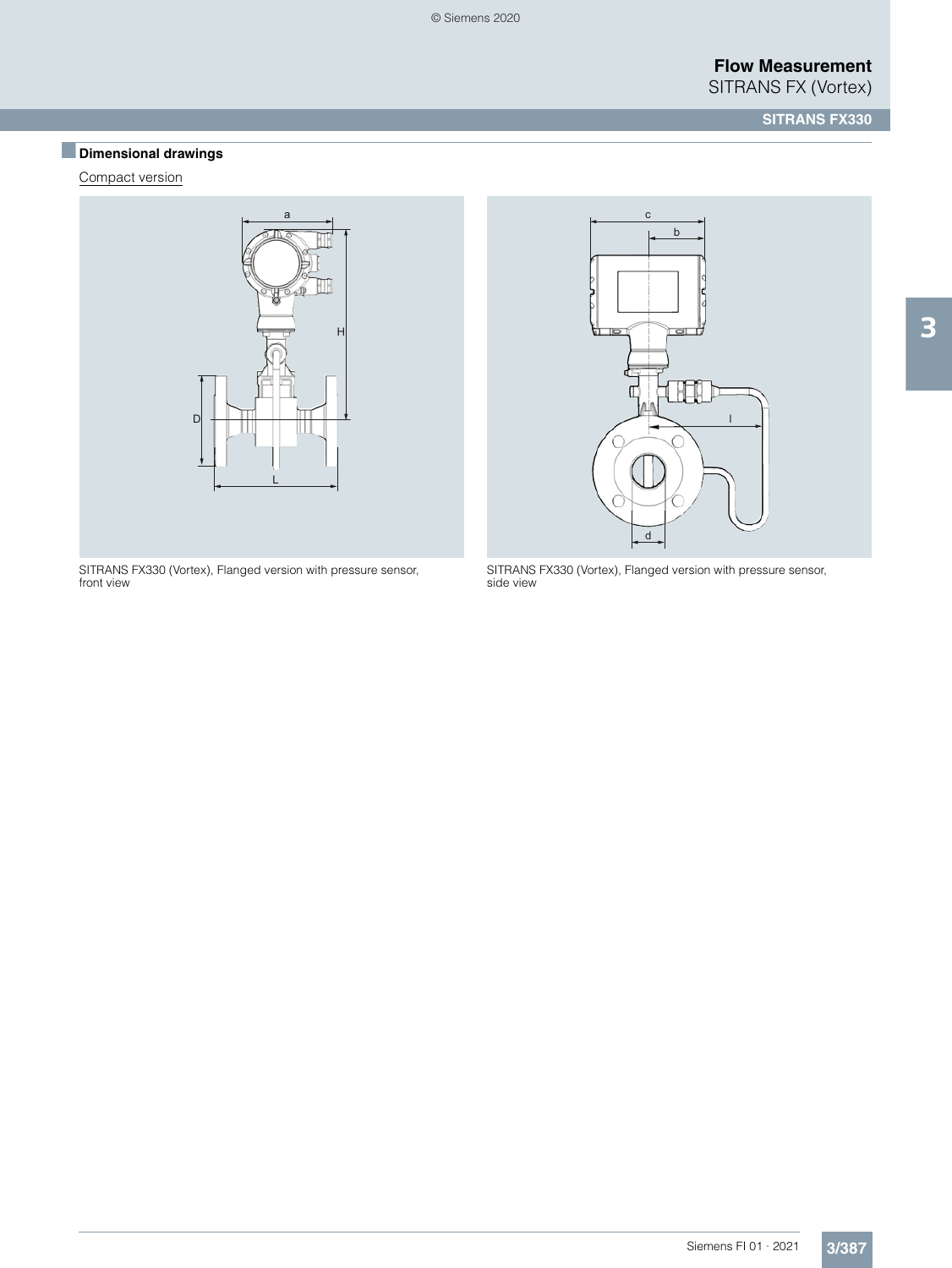SITRANS FX (Vortex)

## **SITRANS FX330**

### *Dimensional drawings* (continued)

### *Flange version EN 1092-1*

| <b>Size</b> | Pressure<br>ratinq |             | Dimensions [mm (inch)]<br>$a = 148.5$ (5.85), b = 85.8 (3.38), c = 171.5 (6.76) |                          |             |             |                           |                           | Weight [kg (lb)]                                   |                                               |
|-------------|--------------------|-------------|---------------------------------------------------------------------------------|--------------------------|-------------|-------------|---------------------------|---------------------------|----------------------------------------------------|-----------------------------------------------|
| DN          | PN                 | d           | d<br>FR <sup>1</sup>                                                            | d<br>FR <sup>2</sup>     | D           | L           | н                         | $\mathbf{I}$              | <b>Flowmeter</b><br>(without pres-<br>sure sensor) | <b>Flowmeter</b><br>(with pressure<br>sensor) |
| 15          | 40                 | 17.3 (0.68) | $\overline{\phantom{a}}$                                                        | $\overline{a}$           | 95 (3.74)   | 200 (7.87)  | 358.8 (14.2) 169.3 (6.67) |                           | 5.5(12.13)                                         | 6.1(13.45)                                    |
| 15          | 100                | 17.3 (0.68) | $\overline{\phantom{a}}$                                                        | $\overline{\phantom{a}}$ | 105(4.13)   | 200 (7.87)  | 358.8 (14.2) 169.3 (6.67) |                           | 6.5(14.33)                                         | 7.1(15.65)                                    |
| 25          | 40                 | 28.5 (1.12) | 17.3 (0.68)                                                                     | $\overline{\phantom{a}}$ | 115 (4.53)  | 200 (7.87)  | 358.4 (14.1) 169.3 (6.67) |                           | 7.3 (16.09)                                        | 7.9 (17.42)                                   |
| 25          | 100                | 28.5 (1.12) | 17.3(0.68)                                                                      | $\Box$                   | 140 (5.51)  | 200 (7.87)  | 358.4 (14.1) 169.3 (6.67) |                           | 9.3(20.50)                                         | 9.9(21.83)                                    |
| 40          | 40                 | 43.1 (1.70) | 28.5 (1.12)                                                                     | 17.3 (0.68)              | 150 (5.91)  | 200 (7.87)  | 362.3 (14.3) 169.5 (6.67) |                           | 10.2 (22.49)                                       | 10.8 (23.81)                                  |
| 40          | 100                | 42.5 (1.67) | 28.5 (1.12)                                                                     | 17.3 (0.68)              | 170 (6.69)  | 200 (7.87)  | 362.3 (14.3) 169.5 (6.67) |                           | 14.2 (31.31)                                       | 14.8 (32.63)                                  |
| 50          | 16                 | 54.5(2.15)  | 42.5 (1.67)                                                                     | 28.5 (1.12)              | 165 (6.50)  | 200 (7.87)  | 368.3 (14.5) 169.3 (6.67) |                           | 12.1 (26.68)                                       | 12.7 (28.00)                                  |
| 50          | 40                 | 54.5(2.15)  | 42.5 (1.67)                                                                     | 28.5(1.12)               | 165 (6.50)  | 200 (7.87)  | 368.3 (14.5) 169.3 (6.67) |                           | 12.3 (27.12)                                       | 12.9 (28.44)                                  |
| 50          | 63                 | 54.5(2.15)  | 42.5 (1.67)                                                                     | 28.5 (1.12)              | 180 (7.09)  | 200 (7.87)  | 368.3 (14.5) 169.3 (6.67) |                           | 16.3 (35.94)                                       | 16.9 (37.26)                                  |
| 50          | 100                | 53.9(2.12)  | 42.5 (1.67)                                                                     | 28.5(1.12)               | 195 (7.68)  | 200 (7.87)  | 368.3 (14.5) 169.3 (6.67) |                           | 17.8 (39.24)                                       | 18.4 (40.57)                                  |
| 80          | 16                 | 82.5 (3.25) | 54.5(2.15)                                                                      | 42.5 (1.67)              | 200 (7.87)  | 200 (7.87)  | 380.3 (15.0) 169.3 (6.67) |                           | 16.8 (37.04)                                       | 17.4 (38.36)                                  |
| 80          | 40                 | 82.5 (3.25) | 54.5(2.15)                                                                      | 42.5 (1.67)              | 200 (7.87)  | 200 (7.87)  | 380.3 (15.0) 169.3 (6.67) |                           | 18.8 (41.45)                                       | 19.4 (42.77)                                  |
| 80          | 63                 | 81.7 (3.22) | 54.5(2.15)                                                                      | 42.5 (1.67)              | 215 (8.46)  | 200 (7.87)  | 380.3 (15.0) 169.3 (6.67) |                           | 22.8 (50.27)                                       | 23.4 (51.59)                                  |
| 80          | 100                | 80.9 (3.19) | 54.5(2.15)                                                                      | 42.5 (1.67)              | 230 (9.06)  | 200 (7.87)  | 380.3 (15.0) 169.3 (6.67) |                           | 26.8 (59.08)                                       | 27.4 (60.41)                                  |
| 100         | 16                 | 107 (4.21)  | 80.9 (3.19)                                                                     | 54.5(2.15)               | 220 (8.66)  | 250 (9.84)  | 396.8 (15.7) 171.5 (6.75) |                           | 21.4 (47.18)                                       | 22 (48.50)                                    |
| 100         | 40                 | 107 (4.21)  | 80.9 (3.19)                                                                     | 54.5(2.15)               | 235 (9.25)  | 250 (9.84)  | 396.8 (15.7) 171.5 (6.75) |                           | 24.4 (53.79)                                       | 25(55.12)                                     |
| 100         | 63                 | 106 (4.17)  | 80.9 (3.19)                                                                     | 54.5(2.15)               | 250 (9.84)  | 250 (9.84)  | 396.8 (15.7) 171.5 (6.75) |                           | 29.4 (64.82)                                       | 30(66.14)                                     |
| 100         | 100                | 104 (4.09)  | 80.9 (3.19)                                                                     | 54.5(2.15)               | 265 (10.43) | 250 (9.84)  | 396.8 (15.7) 171.5 (6.75) |                           | 35.4 (78.04)                                       | 36 (79.37)                                    |
| 150         | 16                 | 159 (6.26)  | 107 (4.21)                                                                      | 80.9 (3.19)              | 285 (11.22) | 300 (11.81) | 416.3 (16.4) 191.5 (7.54) |                           | 35.2 (77.60)                                       | 35.8 (78.93)                                  |
| 150         | 40                 | 159 (6.26)  | 107 (4.21)                                                                      | 80.9(3.19)               | 300 (11.81) | 300 (11.81) | 416.3 (16.4) 191.5 (7.54) |                           | 41.2 (90.83)                                       | 41.8 (92.15)                                  |
| 150         | 63                 | 157 (6.18)  | 107 (4.21)                                                                      | 80.9 (3.19)              | 345 (13.58) | 300 (11.81) | 416.3 (16.4) 191.5 (7.54) |                           | 59.2 (130.51)                                      | 59.8 (131.84)                                 |
| 150         | 100                | 154 (6.06)  | 107 (4.21)                                                                      | 80.9 (3.19)              | 355 (13.98) | 300 (11.81) | 416.3 (16.4) 191.5 (7.54) |                           | 67.2 (148.15)                                      | 67.8 (149.47)                                 |
| 200         | 10                 | 207 (8.15)  | 159 (6.26)                                                                      | 107 (4.21)               | 340 (13.39) | 300 (11.81) | 442.1 (17.4) 202.8 (7.98) |                           | 37.8 (83.33)                                       | 38.4 (84.66)                                  |
| 200         | 16                 | 207 (8.15)  | 159 (6.26)                                                                      | 107(4.21)                | 340 (13.39) | 300 (11.81) | 442.1 (17.4) 202.8 (7.98) |                           | 37.8 (83.33)                                       | 38.4 (84.66)                                  |
| 200         | 25                 | 207 (8.15)  | 159 (6.26)                                                                      | 107(4.21)                | 360 (14.17) | 300 (11.81) | 442.1 (17.4) 202.8 (7.98) |                           | 46.8 (103.18)                                      | 47.4 (104.50)                                 |
| 200         | 40                 | 207 (8.15)  | 159 (6.26)                                                                      | 107(4.21)                | 375 (14.76) | 300 (11.81) | 442.1 (17.4) 202.8 (7.98) |                           | 54.8 (120.81)                                      | 55.4 (122.14)                                 |
| 250         | 10                 | 260 (10.24) | 207 (8.15)                                                                      | 159.3 (6.27)             | 395 (15.55) | 380 (14.96) | 468.8 (18.5) 229.5 (9.04) |                           | 57.4 (126.55)                                      | 58.0 (127.87)                                 |
| 250         | 16                 | 260 (10.24) | 207 (8.15)                                                                      | 159.3 (6.27)             | 405 (15.94) | 380 (14.96) |                           | 468.8 (18.5) 229.5 (9.04) | 58.4 (128.75)                                      | 59.0 (130.07)                                 |
| 250         | 25                 | 259 (10.20) | 207 (8.15)                                                                      | 159.3 (6.27)             | 425 (16.73) | 380 (14.96) |                           | 468.8 (18.5) 229.5 (9.04) | 74.4 (164.02)                                      | 75.0 (165.35)                                 |
| 250         | 40                 | 259 (10.20) | 207 (8.15)                                                                      | 159.3 (6.27) 450 (17.72) |             | 380 (14.96) |                           | 468.8 (18.5) 229.5 (9.04) | 92.4 (203.71)                                      | 93.0 (205.03)                                 |
| 300         | 10                 | 310 (12.20) | 260 (10.24)                                                                     | 207 (8.15)               | 445 (17.52) | 450 (17.72) | 492.8 (19.4) 255 (10.04)  |                           | 75.7 (166.89)                                      | 76.3 (168.21)                                 |
| 300         | 16                 | 310 (12.20) | 260 (10.24)                                                                     | 207 (8.15)               | 460 (18.11) | 450 (17.72) | 492.8 (19.4) 255 (10.04)  |                           | 82.2 (181.22)                                      | 82.8 (182.54)                                 |
| 300         | 25                 | 308 (12.13) | 260 (10.24)                                                                     | 207 (8.15)               | 485 (19.09) | 450 (17.72) | 492.8 (19.4) 255 (10.04)  |                           | 98.7 (217.60)                                      | 99.3 (218.92)                                 |
| 300         | 40                 | 308 (12.13) | 260 (10.24)                                                                     | 207 (8.15)               | 515 (20.28) | 450 (17.72) | 492.8 (19.4) 255 (10.04)  |                           | 127.5 (281.09)                                     | 128.1 (282.41)                                |

<sup>1)</sup> FR - single reduction

2) F2R - double reduction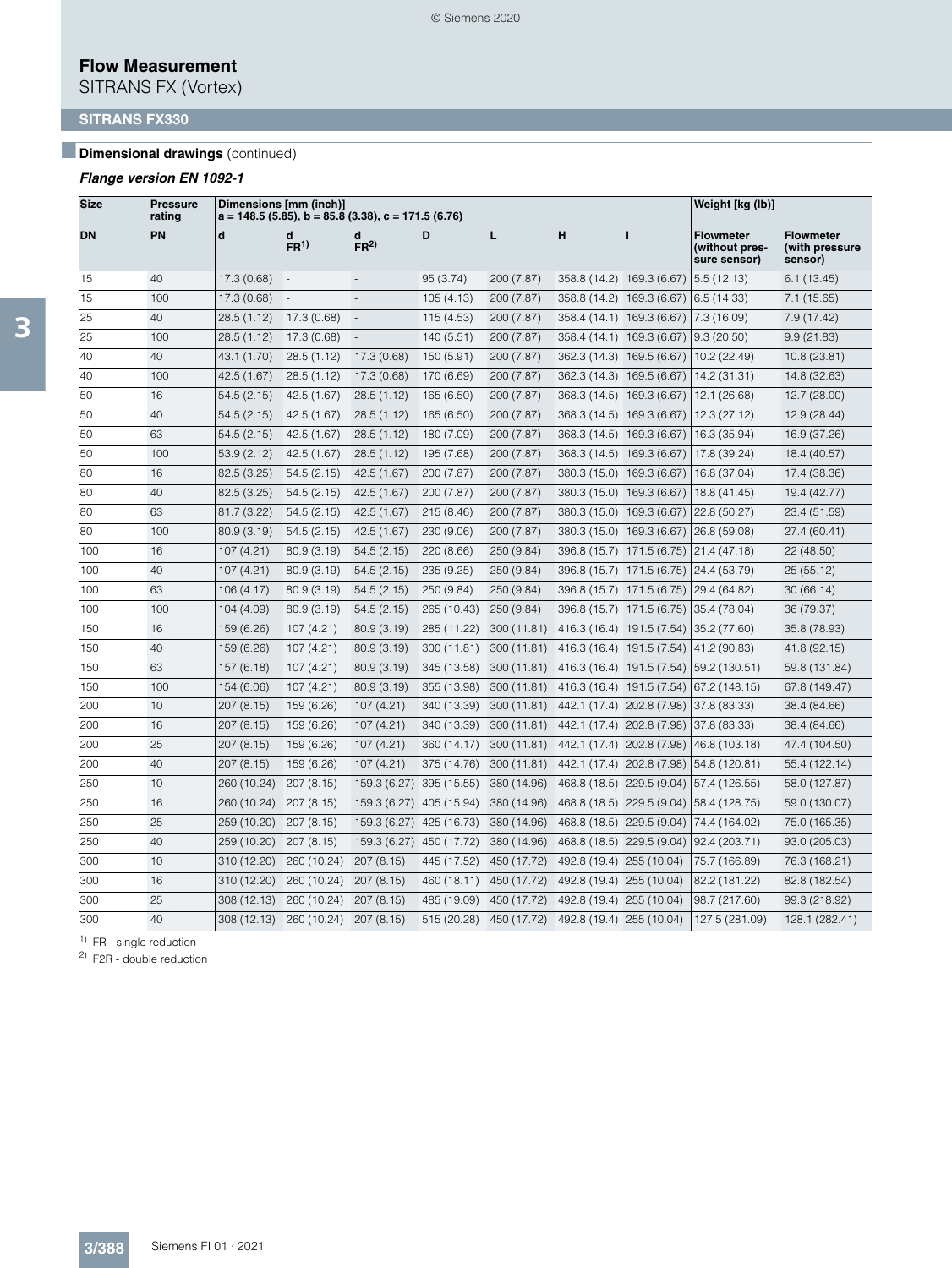SITRANS FX (Vortex)

**SITRANS FX330**

# **Dimensional drawings** (continued)

### *Flange version ANSI B16.5*

| <b>Size</b>    | <b>Pressure</b><br>rating |            | Dimensions [mm (inch)]<br>$a = 148.5$ (5.85), b = 85.8 (3.38), c = 171.5 (6.76) |                          |          |          |                           |                                       | Weight [kg (lb)]                                   |                                               |
|----------------|---------------------------|------------|---------------------------------------------------------------------------------|--------------------------|----------|----------|---------------------------|---------------------------------------|----------------------------------------------------|-----------------------------------------------|
| <b>DN</b>      | Class                     | d          | FR <sup>1</sup>                                                                 | d<br>FR <sup>2</sup>     | D        | г        | н                         | п                                     | <b>Flowmeter</b><br>(without pres-<br>sure sensor) | <b>Flowmeter</b><br>(with pressure<br>sensor) |
| $\frac{1}{2}$  | 150                       | 16(0.63)   | $\overline{\phantom{a}}$                                                        | $\overline{\phantom{a}}$ | 90(3.5)  | 200(7.9) | 358.8 (14.2) 169.3 (6.67) |                                       | 4.5(9.92)                                          | 5.1(11.24)                                    |
| $\frac{1}{2}$  | 300                       | 16(0.63)   |                                                                                 |                          | 95(3.7)  | 200(7.9) |                           | 358.8 (14.2) 169.3 (6.67)             | 4.9(10.80)                                         | 5.5(12.13)                                    |
| $\frac{1}{2}$  | 600                       | 14 (0.55)  | $\overline{\phantom{a}}$                                                        | $\overline{\phantom{a}}$ | 95(3.7)  | 200(7.9) |                           | 358.8 (14.2) 169.3 (6.67)             | 5.1(11.24)                                         | 5.7(12.57)                                    |
| 1              | 150                       | 27(1.1)    | 15.8(0.62)                                                                      | $\overline{\phantom{a}}$ | 110(4.3) | 200(7.9) |                           | 358.4 (14.1) 169.3 (6.67) 6.2 (13.67) |                                                    | 6.8(14.99)                                    |
| 1              | 300                       | 27(1.1)    | 15.8(0.62)                                                                      | $\overline{\phantom{a}}$ | 125(4.9) | 200(7.9) |                           | 358.4 (14.1) 169.3 (6.67)             | 7.2 (15.87)                                        | 7.8(17.20)                                    |
| 1              | 600                       | 24(1.0)    | 15.8(0.62)                                                                      | $\overline{\phantom{a}}$ | 125(4.9) | 200(7.9) |                           | 358.4 (14.1) 169.3 (6.67)             | 7.5(16.53)                                         | 8.1(17.86)                                    |
| $1\frac{1}{2}$ | 150                       | 41(1.6)    | 26.6(1.1)                                                                       | 15.8(0.6)                | 125(4.9) | 200(7.9) | 362.3 (14.3)              | 169.5 (6.67)                          | 8.3(18.30)                                         | 8.9(19.62)                                    |
| $1\frac{1}{2}$ | 300                       | 41(1.6)    | 26.6(1.1)                                                                       | 15.8(0.6)                | 155(6.1) | 200(7.9) | 362.3 (14.3)              | 169.5 (6.67)                          | 10.4 (22.93)                                       | 11 (24.25)                                    |
| $1\frac{1}{2}$ | 600                       | 38(1.5)    | 26.6(1.1)                                                                       | 15.8(0.6)                | 155(6.1) | 200(7.9) | 362.3 (14.3) 169.5 (6.67) |                                       | 11.4(25.13)                                        | 12 (26.46)                                    |
| $\overline{c}$ | 150                       | 53(2.1)    | 40.9(1.6)                                                                       | 26.6(1.1)                | 150(5.9) | 200(7.9) | 368.3 (14.5) 169.5 (6.67) |                                       | 11 (24.25)                                         | 11.6(25.57)                                   |
| $\overline{c}$ | 300                       | 53(2.1)    | 40.9(1.6)                                                                       | 26.6(1.1)                | 165(6.5) | 200(7.9) | 368.3 (14.5) 169.5 (6.67) |                                       | 12.4 (27.34)                                       | 13 (28.66)                                    |
| $\overline{c}$ | 600                       | 49(1.9)    | 40.9(1.6)                                                                       | 26.6(1.1)                | 165(6.5) | 200(7.9) | 368.3 (14.5) 169.5 (6.67) |                                       | 13.9 (30.64)                                       | 14.5 (31.97)                                  |
| 3              | 150                       | 78(3.1)    | 52.6(2.1)                                                                       | 40.9(1.6)                | 190(7.5) | 200(7.9) | 380.3 (15.0) 169.3 (6.67) |                                       | 19.8 (43.65)                                       | 20.4 (44.97)                                  |
| 3              | 300                       | 78(3.1)    | 52.6(2.1)                                                                       | 40.9(1.6)                | 210(8.3) | 200(7.9) | 380.3 (15.0) 169.3 (6.67) |                                       | 22.8 (50.27)                                       | 23.4 (51.59)                                  |
| 3              | 600                       | 74 (2.9)   | 52.6(2.1)                                                                       | 40.9(1.6)                | 210(8.3) | 200(7.9) | 380.3 (15.0) 169.3 (6.67) |                                       | 23.8 (52.47)                                       | 24.4 (53.79)                                  |
| 4              | 150                       | 102(4.0)   | 78(3.1)                                                                         | 52.6(2.1)                | 230(9.1) | 250(9.8) |                           | 396.8 (15.7) 171.5 (6.76)             | 23.4 (51.59)                                       | 24 (52.91)                                    |
| 4              | 300                       | 102(4.0)   | 78(3.1)                                                                         | 52.6(2.1)                | 255 (10) | 250(9.8) |                           | 396.8 (15.7) 171.5 (6.76)             | 31.4 (69.23)                                       | 32 (70.55)                                    |
| 4              | 600                       | 97(3.8)    | 78(3.1)                                                                         | 52.6(2.1)                | 275(11)  | 250(9.8) |                           | 396.8 (15.7) 171.5 (6.76)             | 40.4 (89.07)                                       | 41 (90.39)                                    |
| 6              | 150                       | 154(6.1)   | 102(4.0)                                                                        | 78.0(3.1)                | 280(11)  | 300(12)  | 416.3 (16.4) 191.5 (7.54) |                                       | 36.2 (79.81)                                       | 36.8 (81.13)                                  |
| 6              | 300                       | 154(6.1)   | 102(4.0)                                                                        | 78.0(3.1)                | 320(13)  | 300(12)  |                           | 416.3 (16.4) 191.5 (7.54)             | 51.2 (112.88)                                      | 51.8 (114.20)                                 |
| 6              | 600                       | 146(5.8)   | 102(4.0)                                                                        | 78.0(3.1)                | 355(14)  | 300(12)  |                           | 416.3 (16.4) 191.5 (7.54)             | 76.2 (167.99)                                      | 76.8 (169.31)                                 |
| 8              | 150                       | 203(8.0)   | 154(6.1)                                                                        | 102(4.0)                 | 345(14)  | 300(12)  | 442.1 (17.4) 202.8 (8.0)  |                                       | 50.0 (110.23)                                      | 50.6 (111.55)                                 |
| 8              | 300                       | 203(8.0)   | 154(6.1)                                                                        | 102(4.0)                 | 380 (15) | 300(12)  | 442.1 (17.4) 202.8 (8.0)  |                                       | 74.8 (164.91)                                      | 75.4 (166.23)                                 |
| 10             | 150                       | 255 (10.0) | 203(8.0)                                                                        | 154(6.1)                 | 405 (16) | 380 (15) |                           | 468.8 (18.5) 229.5 (9.04)             | 74.4 (164.02)                                      | 75.0 (165.35)                                 |
| 10             | 300                       | 255 (10.0) | 203(8.0)                                                                        | 154(6.1)                 | 455 (18) | 380 (15) |                           | 468.8 (18.5) 229.5 (9.04)             | 106.4 (234.57)                                     | 107.0 (235.89)                                |
| 12             | 150                       | 305 (12.0) | 255 (10.0)                                                                      | 203(8.0)                 | 485 (19) | 450 (18) | 492.8 (19.4) 255 (10.0)   |                                       | 106.4 (234.35)                                     | 107.0 (235.67)                                |
| 12             | 300                       | 305(12.0)  | 255 (10.0)                                                                      | 203(8.0)                 | 520 (21) | 450 (18) | 492.8 (19.4) 255 (10.0)   |                                       | 151.4 (333.56)                                     | 152.0 (334.88)                                |

<sup>1)</sup> FR - single reduction

2) F2R - double reduction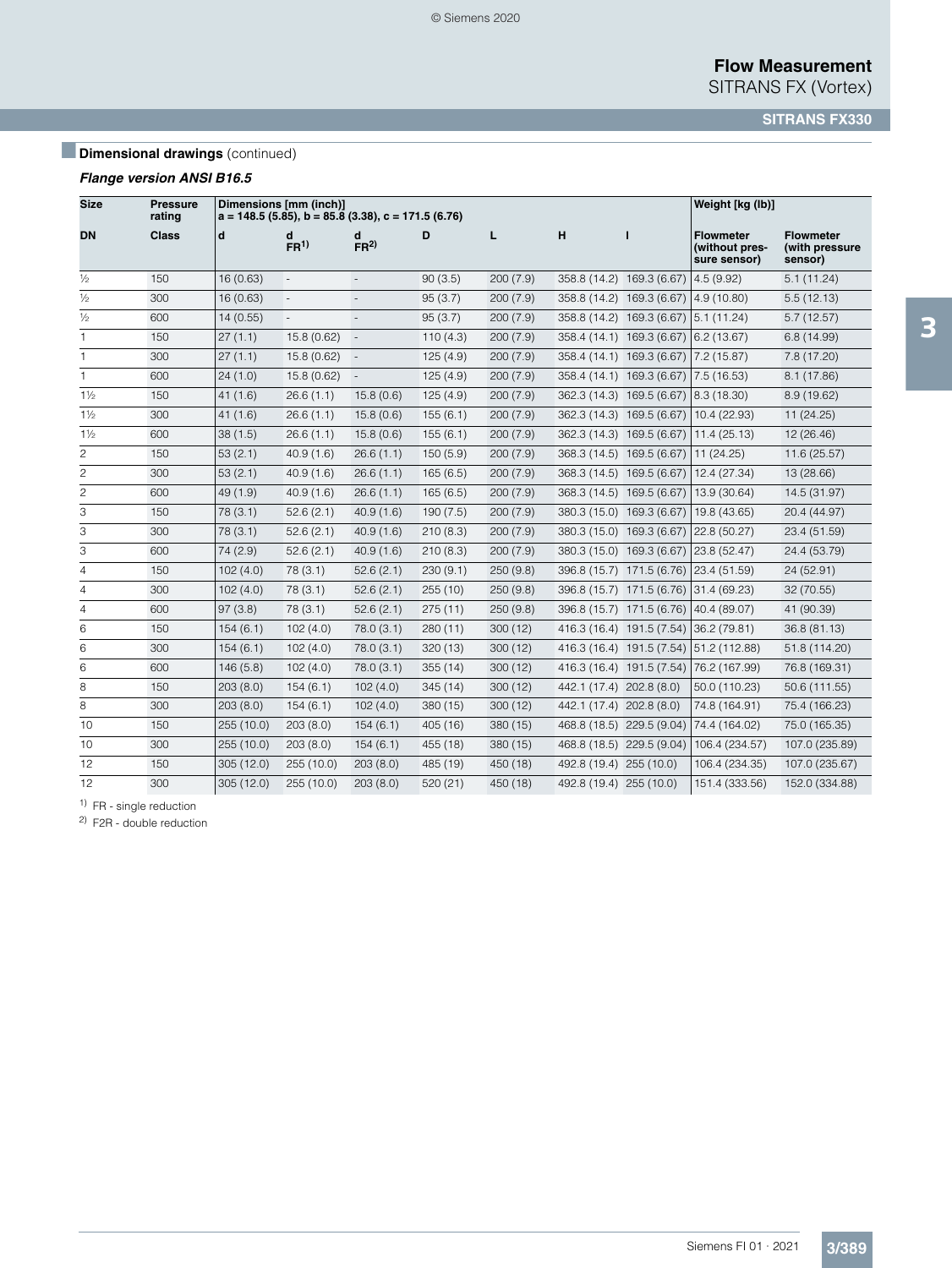SITRANS FX (Vortex)



SITRANS FX330 (Vortex), Sandwich version with pressure sensor, front view

#### *Sandwich version EN*



SITRANS FX330 (Vortex), Sandwich version with pressure sensor, side view

| <b>Size</b> | <b>Pressure</b><br>rating |           | Dimensions [mm (inch)] |            |           |            |           |             |                             | Weight [kg (lb)]                                   |                                               |
|-------------|---------------------------|-----------|------------------------|------------|-----------|------------|-----------|-------------|-----------------------------|----------------------------------------------------|-----------------------------------------------|
| <b>DN</b>   | PN                        | a         | b                      | c          | d         | D          |           | н           |                             | <b>Flowmeter</b><br>(without pres-<br>sure sensor) | <b>Flowmeter</b><br>(with pressure<br>sensor) |
| 15          | 16100                     | 133(5.24) | 105(4.13)              | 179 (7.05) | 16(0.63)  | 45 (1.77)  | 65(2.56)  | 265 (10.43) | 174.25 (6.86) 3.5 (7.72)    |                                                    | 4.1(9.04)                                     |
| 25          | 16100                     | 133(5.24) | 105(4.13)              | 179 (7.05) | 24(0.94)  | 65(2.56)   | 65(2.56)  | 265 (10.43) | 174.25 (6.86) 4.3 (9.48)    |                                                    | 4.9(10.80)                                    |
| 40          | 16100                     | 133(5.24) | 105(4.13)              | 179 (7.05) | 38(1.50)  | 82 (3.23)  | 65(2.56)  | 270 (10.63) | 174.5 (6.87)                | 4.9(10.80)                                         | 5.5(12.13)                                    |
| 50          | 16100                     | 133(5.24) | 105(4.13)              | 179 (7.05) | 50(1.97)  | 102(4.02)  | 65(2.56)  | 275 (10.83) | 174.5 (6.87)                | 6(13.23)                                           | 6.6(14.55)                                    |
| 80          | 16100                     | 133(5.24) | 105(4.13)              | 179 (7.05) | 74 (2.91) | 135(5.31)  | 65(2.56)  | 290 (11.42) | 174.25 (6.86)   8.2 (18.08) |                                                    | 8.8(19.40)                                    |
| 100         | 16100                     | 133(5.24) | 105(4.13)              | 179 (7.05) | 97(3.82)  | 158 (6.22) | 65 (2.56) | 310 (12.20) | 176.5 (6.95)                | 9.5(20.94)                                         | 10.1(22.27)                                   |

#### *Sandwich version ANSI*

| <b>Size</b>     | <b>Pressure</b><br>rating | Dimensions [inch] |      |      |      | Weight [lb] |      |       |      |                                                    |                                                |
|-----------------|---------------------------|-------------------|------|------|------|-------------|------|-------|------|----------------------------------------------------|------------------------------------------------|
| <b>DN</b>       | <b>Class</b>              | la                | b    | c    | d    | D           |      | н     |      | <b>Flowmeter</b><br>(without pres-<br>sure sensor) | <b>Flowmeter</b><br>(with pressure)<br>sensor) |
| $\frac{1}{2}$ " | 150, 300                  | 5.32              | 4.26 | 7.25 | 0.63 | 1.77        | 2.56 | 10.43 | 6.82 | 7.72                                               | 9.04                                           |
| $\frac{1}{2}$ " | 600                       | 5.32              | 4.26 | 7.25 | 0.55 | 1.77        | 2.56 | 10.43 | 6.82 | 7.72                                               | 9.04                                           |
| 1"              | 150, 300, 600             | 5.32              | 4.26 | 7.25 | 0.94 | 2.56        | 2.56 | 10.43 | 6.82 | 9.48                                               | 10.80                                          |
| $1\frac{1}{2}$  | 150, 300, 600             | 5.32              | 4.26 | 7.25 | 1.50 | 3.23        | 2.56 | 10.63 | 6.82 | 10.80                                              | 12.13                                          |
| 2"              | 150, 300, 600             | 5.32              | 4.26 | 7.25 | 1.97 | 4.02        | 2.56 | 10.83 | 6.82 | 13.23                                              | 14.55                                          |
| З"              | 150, 300, 600             | 5.32              | 4.26 | 7.25 | 2.91 | 5.31        | 2.56 | 11.42 | 6.82 | 18.08                                              | 19.40                                          |
| 4"              | 150, 300, 600             | 5.32              | 4.26 | 7.25 | 3.82 | 6.22        | 2.56 | 12.20 | 6.82 | 20.94                                              | 22.27                                          |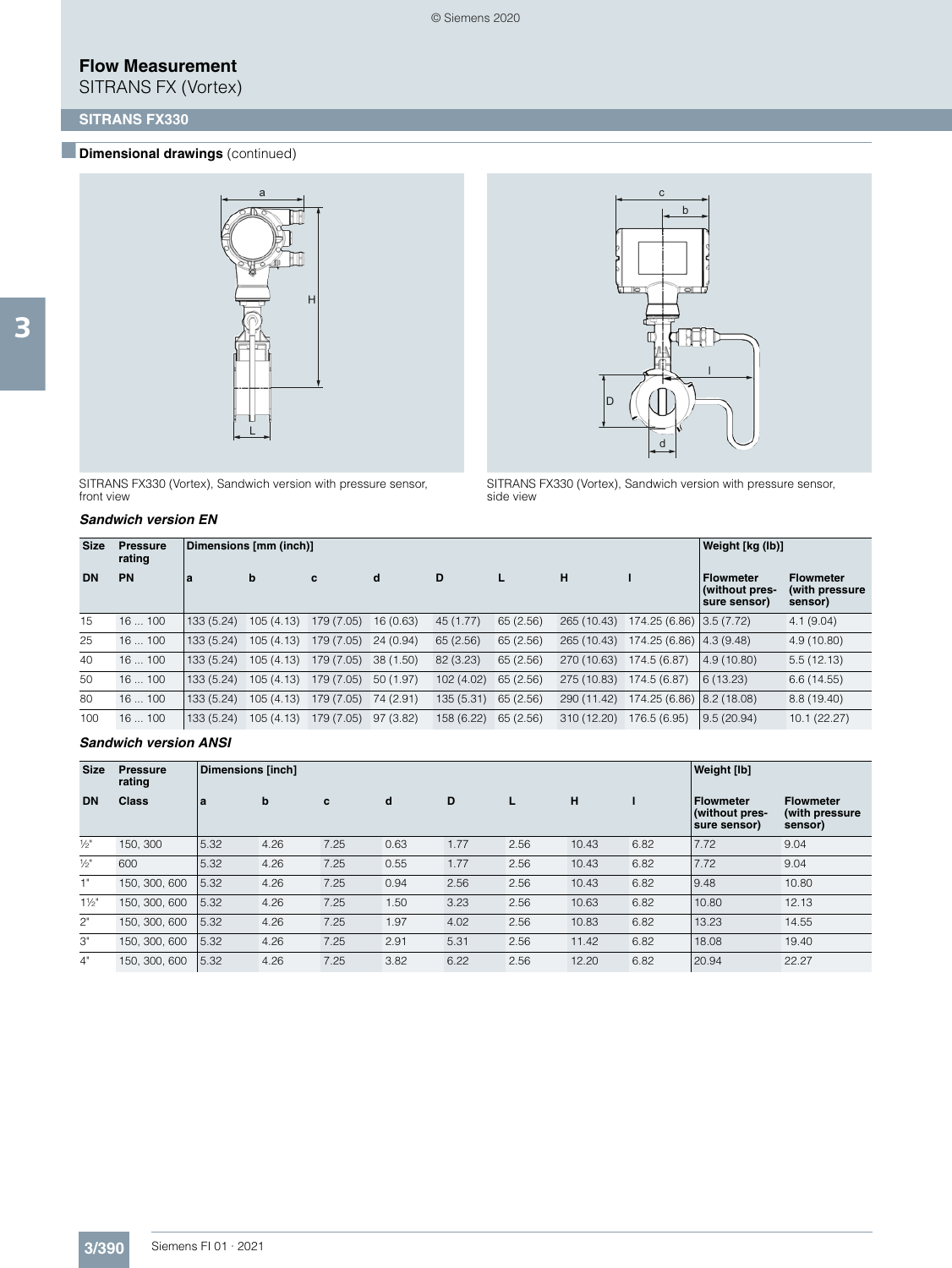# **Dimensional drawings** (continued)

### Remote version



SITRANS FX330 (Vortex), Remote version

#### *Dimension a*

|           |         | <b>Flanged and Sandwich version</b> |                  |       |       |           | <b>Flanged version</b> |       |       |       |
|-----------|---------|-------------------------------------|------------------|-------|-------|-----------|------------------------|-------|-------|-------|
| <b>DN</b> | 15      | 25                                  | 40               | 50    | 80    | 100       | 150                    | 200   | 250   | 300   |
|           | $1/2$ " | $-111$                              | $1\frac{1}{2}$ " | ייפ   | 3"    | <b>4"</b> | 6"                     | 8"    | 10"   | 12"   |
| [mm]      | 265.7   | 265.2                               | 269.2            | 275.2 | 287.2 | 303.7     | 323.2                  | 348.9 | 375.7 | 399.7 |
| [inch]    | 10.5    | 10.4                                | 10.6             | 10.8  | 11.3  | 12.0      | 12.7                   | 13.7  | 14.8  | 15.7  |

#### *Dimension a F1/2R*

|                   | <b>Flanged version</b> |       |                  |       |       |       |       |       |       |       |
|-------------------|------------------------|-------|------------------|-------|-------|-------|-------|-------|-------|-------|
| <b>DN</b>         | 15                     | 25    | 40               | 50    | 80    | 100   | 150   | 200   | 250   | 300   |
|                   | $1/2$ "                | 1"    | $1\frac{1}{2}$ " | 2"    | 3"    | 4"    | 6"    | 8"    | 10"   | 12"   |
| $F1R^{1)}$ [mm]   |                        | 315.7 | 315.2            | 319.2 | 325.2 | 337.2 | 353.7 | 373.2 | 398.9 | 425.7 |
| $F1R^{1)}$ [inch] |                        | 12.4  | 12.4             | 12.6  | 12.8  | 13.3  | 13.9  | 14.7  | 15.7  | 16.8  |
| $F2R^2$ [mm]      |                        |       | 315.7            | 315.2 | 319.2 | 325.2 | 337.2 | 353.7 | 373.2 | 398.9 |
| $F2R^{2)}$ [inch] |                        |       | 12.4             | 12.4  | 12.6  | 12.8  | 13.3  | 13.9  | 14.7  | 15.7  |

### *Dimension b ... n*

|        |      |      |      |      |      |      | n    |      | n    |      | m    |      |
|--------|------|------|------|------|------|------|------|------|------|------|------|------|
| [mm]   | 139  | 108  | 276  | 191  | 105  | 97   | 72   | 108  | 9    | 70   | 97   | 226  |
| [inch] | 5.46 | 4.25 | 10.9 | 7.53 | 4.14 | 3.82 | 2.84 | 4.25 | 0.35 | 2.84 | 3.82 | 8.90 |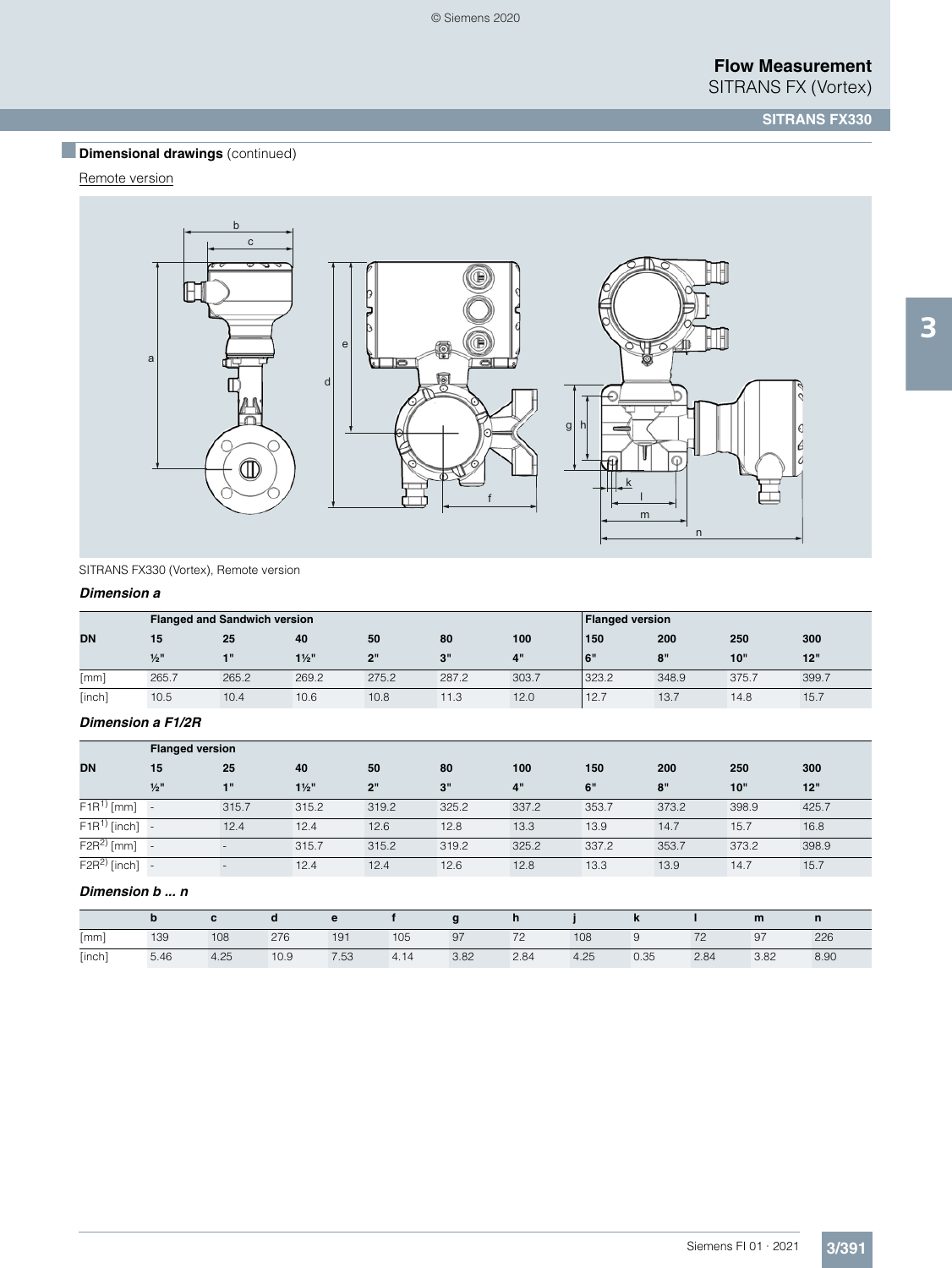SITRANS FX (Vortex)

### **SITRANS FX330**

### **Dimensional drawings** (continued)

#### *Flow tables*

Measuring Range Limits

#### *Water*

| <b>Size</b>     |                 | $Q_{min}$                     | $Q_{max}$           | $Q_{min}$                | $Q_{max}$           |
|-----------------|-----------------|-------------------------------|---------------------|--------------------------|---------------------|
| DN to EN 1092-1 | DN to NSI B16.5 | EN 1092-1 [m <sup>3</sup> /h] | EN 1092-1 $[m^3/h]$ | ANSI B16.5 $\rm [m^3/h]$ | ANSI B16.5 $[m3/h]$ |
| 15              | $\frac{1}{2}$   | 0.45                          | 5.07                | 0.44                     | 4.94                |
| 25              | <b>HI</b>       | 0.81                          | 11.40               | 0.81                     | 11.40               |
| 40              | $1\frac{1}{2}$  | 2.04                          | 28.58               | 2.04                     | 28.58               |
| 50              | $2^{\circ}$     | 3.53                          | 49.48               | 3.53                     | 49.48               |
| 80              | 3"              | 7.74                          | 108.37              | 7.74                     | 108.37              |
| 100             | 4"              | 13.30                         | 186.22              | 13.30                    | 186.21              |
| 150             | 6"              | 30.13                         | 421.86              | 30.13                    | 421.86              |
| 200             | 8"              | 56.60                         | 792.42              | 56.60                    | 792.42              |
| 250             | 10"             | 90.48                         | 1 266.8             | 90.48                    | 1 266.8             |
| 300             | 12"             | 131.41                        | 1839.8              | 131.41                   | 1839.8              |

Values based on water at 20 °C (68 °F)

#### *Air*

| <b>Size</b>     |                  | $Q_{min}$                        | $Q_{\text{max}}$              | $Q_{\text{min}}$    | $Q_{\text{max}}$    |
|-----------------|------------------|----------------------------------|-------------------------------|---------------------|---------------------|
| DN to EN 1092-1 | DN to ANSI B16.5 | EN 1092-1 $\text{[m}^3/\text{h}$ | EN 1092-1 [m <sup>3</sup> /h] | ANSI B16.5 $[m3/h]$ | ANS B16.5 $[m^3/h]$ |
| 15              | $\frac{1}{2}$    | 6.80                             | 25.33                         | 6.72                | 24.70               |
| 25              | 1"               | 10.20                            | 81.43                         | 10.20               | 81.43               |
| 40              | $1\frac{1}{2}$   | 25.35                            | 326.63                        | 25.35               | 326.63              |
| 50              | $2^{\circ}$      | 43.89                            | 565.49                        | 43.89               | 565.49              |
| 80              | 3"               | 96.14                            | 1 238.64                      | 96.14               | 1 238.6             |
| 100             | 4"               | 165.19                           | 2 128.27                      | 165.19              | 2 128.27            |
| 150             | 6"               | 374.23                           | 4 821.60                      | 374.23              | 4 8 2 1 . 6         |
| 200             | 8"               | 702.95                           | 9 0 5 6.8                     | 702.95              | 9 0 5 6.8           |
| 250             | 10"              | 1 123.7                          | 14 478.0                      | 1 123.7             | 14 478.0            |
| 300             | 12"              | 1 632.1                          | 21 028.0                      | 1 632.1             | 21 0 28.0           |

Values based on air at 20 °C (68 °F) and 1.013 bar<sub>abs</sub> (14.7 psi<sub>abs</sub>)

#### Flow rate limits

| <b>Product</b>   | <b>Nominal sizes</b> |                    | <b>Minimum flow rates</b>      | <b>Maximum flow rates</b>                  |
|------------------|----------------------|--------------------|--------------------------------|--------------------------------------------|
|                  | to EN                | to ANSI            | [m/s]                          | [m/s]                                      |
| Liquids          | DN 15  DN 300        | $DN 1/2"$ $DN 12"$ | $0.5 \times (998/\rho)^{0.51}$ | $7 \times (998/\rho)^{0.47}$ <sup>1)</sup> |
| Gas, steam/vapor | DN 15  DN 300        | DN 1/2"DN 12"      | 6 x $(1.29/p)^{0.52}$          | $7 \times (998/\rho)^{0.473}$              |

 $ρ =$  operating density [kg/m<sup>3</sup>]

<sup>1)</sup> Minimum flow rate 0.3 m/s (0.984 ft/s) - maximum flow rate 7 m/s (23 ft/s)

2) Minimum flow rate 2 m/s (6.6 ft/s)

3) Maximum flow rate 80 m/s (262 ft/s); DN 15: 45 m/s (148 ft/s) and DN 25: 70 m/s (230 ft/s)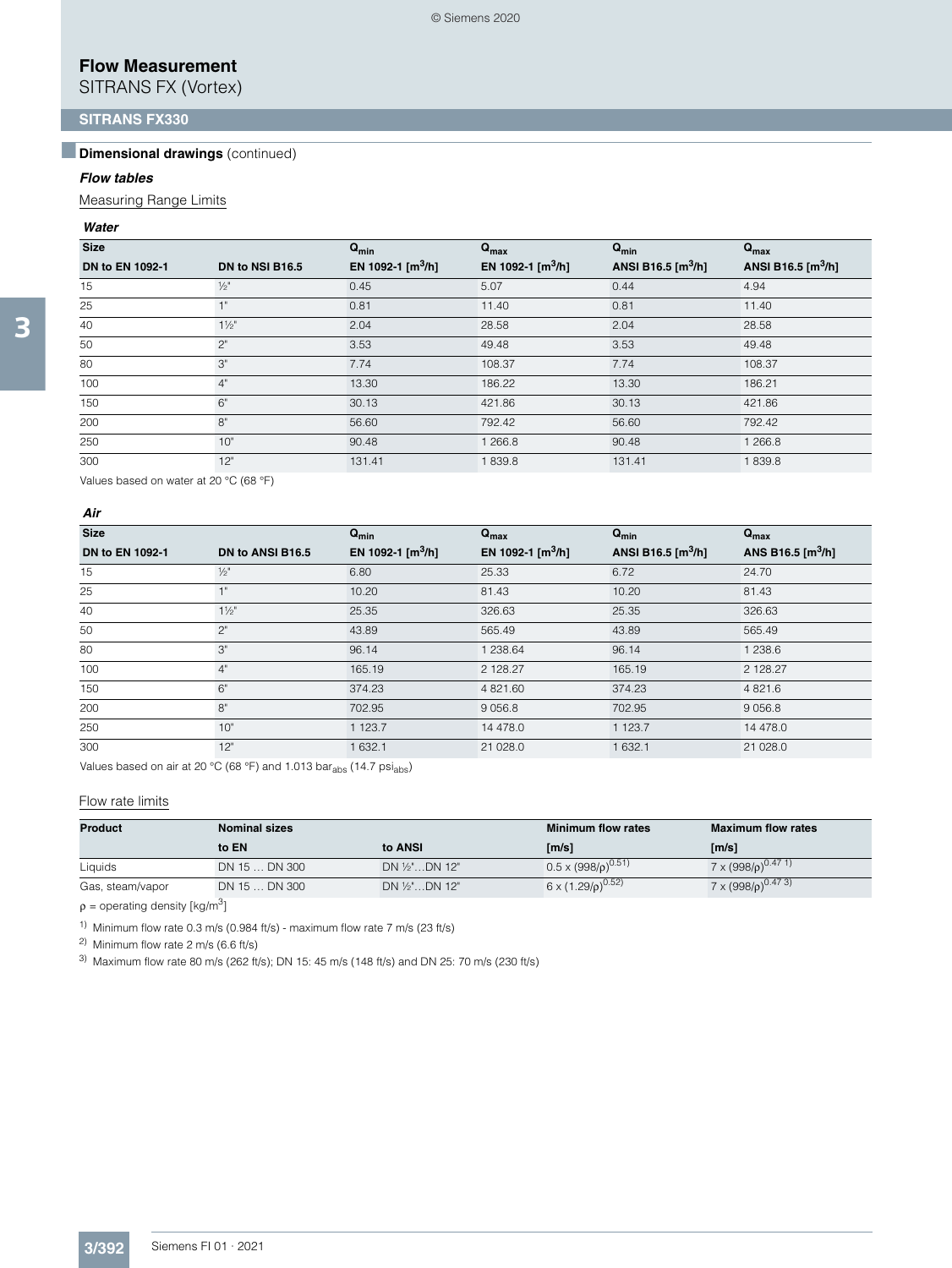# **Dimensional drawings** (continued)

Measuring range saturated steam: 1 to 7 bar

| Overpressure [bar]                    |                            |         |            | 3.5     |             | 5.2        |          | 7       |             |
|---------------------------------------|----------------------------|---------|------------|---------|-------------|------------|----------|---------|-------------|
| Density $\left[\frac{kg}{m^3}\right]$ |                            | 1.13498 |            | 2.4258  |             | 3.27653    |          | 4.16732 |             |
| Temperature [°C]                      |                            | 120.6   |            | 148.2   |             | 160.4      |          | 170.6   |             |
| Flow [kg/h]                           |                            | min.    | max.       | min.    | max.        | min.       | max.     | min.    | max.        |
| DN to<br>EN 1092-1                    | DN to<br><b>ASME B16.5</b> |         |            |         |             |            |          |         |             |
| 15                                    | $\frac{1}{2}$ "            | 5.87    | 28.75      | 7.68    | 61.46       | 8.93       | 83.01    | 10.06   | 105.57      |
| 25                                    | 1"                         | 11.82   | 92.42      | 17.28   | 197.53      | 20.09      | 266.81   | 22.66   | 339.35      |
| 40                                    | $1\frac{1}{2}$             | 29.64   | 370.71     | 43.33   | 792.33      | 50.63      | 1070.2   | 56.80   | 1 3 6 1 . 2 |
| 50                                    | 2"                         | 51.31   | 641.82     | 75.02   | 1 371.8     | 87.19      | 1852.8   | 98.33   | 2 3 5 6.6   |
| 80                                    | 3"                         | 112.41  | 1 405.8    | 164.33  | 3 0 0 4 . 7 | 191.00     | 4 0 58.4 | 215.39  | 5 161.8     |
| 100                                   | 4"                         | 193.14  | 2 4 1 5 .5 | 282.36  | 5 162.7     | 328.16     | 6973.3   | 370.09  | 8 8 6 9.2   |
| 150                                   | 6"                         | 437.56  | 5 4 7 2.4  | 639.69  | 11 696.0    | 743.45     | 15 798.0 | 838.44  | 20 093.0    |
| 200                                   | 8"                         | 821.9   | 10 279.0   | 1 201.6 | 21 970.0    | 1 396.5    | 29 675.0 | 1574.9  | 37 743.0    |
| 250                                   | 10"                        | 313.9   | 16 433.0   | 920.9   | 35 122.0    | 2 2 3 2 .5 | 47 439.0 | 2517.7  | 60 337.0    |
| 300                                   | 12"                        | 908.3   | 23 866.0   | 2789.8  | 51 010.0    | 3 242.4    | 68 899.0 | 3 656.6 | 87 630.0    |

#### Measuring range saturated steam: 10.5 to 20 bar

| Overpressure [bar]                    |                            | 10.5      |             | 14.0      |             | 17.5        |             | 20.0       |             |
|---------------------------------------|----------------------------|-----------|-------------|-----------|-------------|-------------|-------------|------------|-------------|
| Density $\left[\frac{kg}{m^3}\right]$ |                            | 5.88803   |             | 7.60297   |             | 9.31702     |             | 10.5442    |             |
| Temperature [°C]                      |                            | 186.2     |             | 198.5     |             | 208.7       |             | 215.0      |             |
| Flow [kg/h]                           |                            | min.      | max.        | min.      | max.        | min.        | max.        | min.       | max.        |
| DN to<br>EN 1092-1                    | DN to<br><b>ANSI B16.5</b> |           |             |           |             |             |             |            |             |
| 15                                    | $\frac{1}{2}$ "            | 12.78     | 149.17      | 16.51     | 192.61      | 20.23       | 236.04      | 22.89      | 267.12      |
| 25                                    | 1"                         | 26.93     | 479.46      | 30.60     | 619.11      | 33.87       | 758.69      | 36.04      | 858.62      |
| 40                                    | $1\frac{1}{2}$             | 67.51     | 1878.2      | 76.72     | 2 150.7     | 84.93       | 2 3 9 5 . 3 | 90.35      | 2 5 5 7 . 7 |
| 50                                    | 2"                         | 116.89    | 3 2 5 1 . 7 | 132.82    | 3 7 2 3 . 4 | 147.03      | 4 147.0     | 156.42     | 4 4 28.1    |
| 80                                    | 3"                         | 256.03    | 7 122.4     | 290.93    | 8 155.8     | 322.06      | 9 0 8 3.7   | 342.62     | 9 6 9 9.3   |
| 100                                   | 4"                         | 439.91    | 12 2 38     | 499.90    | 14 013.0    | 553.38      | 15 608.0    | 588.69     | 16 666.0    |
| 150                                   | 6"                         | 996.62    | 27 725.0    | 1 132.5   | 31 747.0    | 1 253.7     | 35 359.0    | 1 333.7    | 37 756.0    |
| 200                                   | 8"                         | 1872.1    | 52 079.0    | 2 127.3   | 59 634.0    | 2 3 5 4 . 9 | 66 419.0    | 2505.2     | 70 921.0    |
| 250                                   | 10"                        | 2 9 9 2.7 | 83 254.0    | 3 400.7   | 95 333.0    | 3764.6      | 106 180.0   | 4 0 0 4 .9 | 113 380.0   |
| 300                                   | 12"                        | 4 3 4 6.5 | 120 920.0   | 4 9 3 9.1 | 138 460.0   | 5 4 6 7 .5  | 154 210.0   | 5816.5     | 164 660.0   |